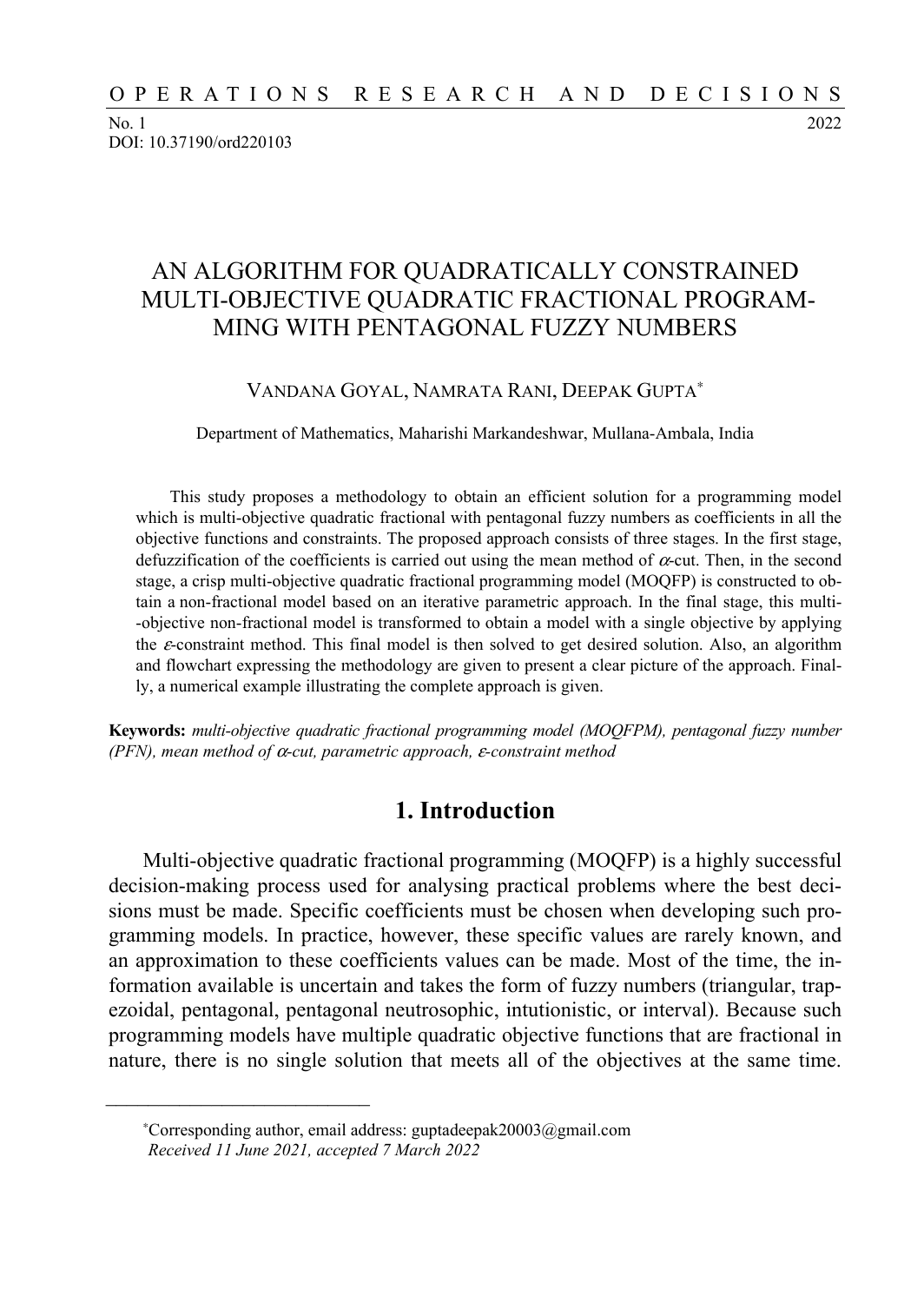Thus, Pareto [46] introduced the concept of Pareto optimality, where a Pareto solution is one that satisfies all objectives at the same time.

Several approaches have been proposed by various authors over the last few decades, and much work has been done in the field of fractional programming. Charnes and Cooper [2] study linear fractional problems and devise a method for converting them to linear programming problems. Then, for dealing with linear programming problems, Martos and Whinston [9] and Jagannathan [28] introduce the parametric approach. Dinkelbach [47] later extends their approach to quadratic fractional problems and obtains optimal solutions using Newton's method in 1968. Several other authors expand this approach and create new techniques for finding optimal solutions. Almogy and Levin [48] use a parametric approach to solve fractional problems with a sum of fractional functions as the goal. Then, Falk and Palocsay [14] point out the shortcomings of their method and use the parametric approach to solve the sum and product of the linear fractional functions. Tantawy [40] also proposes a method for solving fractional problems based on the gradient method. Tammer et al. [16] employ a parametric approach to solve MOQFP problems by determining parameters. Heesterman [6] investigates quadratic problems using parametric methods as well. Salahi and Fallahi [21] also use a parametric approach to solve fractional problems. For interval coefficient fractional programming, Borza et al. [18] resort to a parametric approach. Emam [24, 25] also proposes using the  $\varepsilon$ -constraint approach to solve multi-objective integer bi-level QFP problems.

For fractional problems, Ojha and Biswal [5] suggest the ε-constraint method. For linear fractional problems, Nayak and Ojha [37, 38] also use parametric and  $\varepsilon$ -constraint methods. Arora and Gupta [26] apply the branch and bound technique to solve linear fractional problems. Valipour et al. [12] investigated a method for solving linear fractional problems by taking the distance between two solutions into account. Ehrgott et al. [19] and Kenneth Chircop et al. [15] make use of the ε-constraint method in a different way to solve multi-objective problems. Emmerich and Deutz [22] propose evolutionary methods for dealing with similar issues. Nikas et al. [4] offer the AUGMECON-R method for solving MOLP problems precisely. Goyal et al. [23, 42–45] also propose a method for solving multi-objective quadratic fractional models efficiently, using a parametric approach and the  $\varepsilon$ -constraint method. Because of flaws in structural and technical procedures, there is ambiguity and uncertainty in parameter evaluation. Zadeh et al. [17] are the first to address this issue. Later on, many researchers investigated this area, using various types of fuzzy numbers. Adhami et al. [7] investigate the problem of supplier selection in a fuzzy environment. Behera et al. [11] work with LPP with triangular fuzzy numbers. Farnam and Darehmiraki [20] deal with LFP under a fuzzy environment. Khalifa et al. [13] and Veermani et al. [10] propose working with neutrosophic numbers in QFP and transportation problems. The concept of fuzzy numbers has been expanded to include pentagonal fuzzy numbers (PFN), PFN-neutrosophic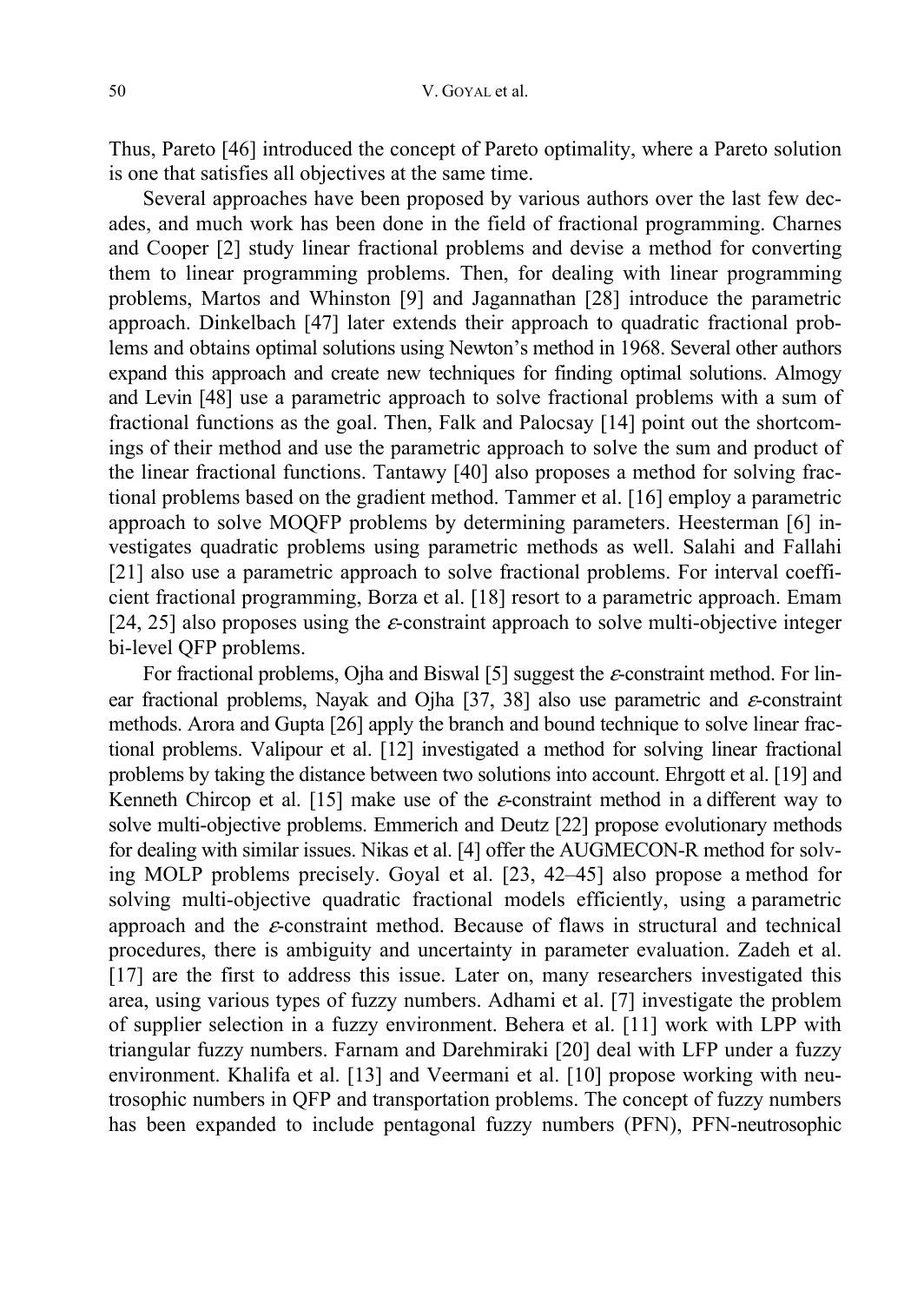numbers, Pythagorean fuzzy numbers, and a variety of others. Pathinathan and Ponnivalavan [41] use the concept of PFN in their paper in 2014. Das et al. [29–36] work with linear fractional problems with fuzzy coefficients such as triangular, pentagonal, and neutrosophic coefficients. Following that, many researchers [3, 8, 27, 39] worked with PFN and provided their types, properties, and ranking techniques. In 2019, Chakraborty et al. [1] describe various forms of PFN and compare ranking techniques.

**Motivation.** The literature review shows that there is a lot of work going on in the field of QFP, but the research gap with the use of pentagonal fuzzy numbers and their defuzzification process needs to be more thoroughly explored because most of the work is done with the help of FGP using the  $\alpha$ -cut method. Thus, the authors propose this work in QFP with the mean method of  $\alpha$ -cut for dealing with pentagonal coefficients, but here a different approach of parametric vectors in combination with the  $\varepsilon$ -constraint method is used, which is efficient in finding the Pareto optimal set of solutions. Based on the literature, it is clear that the majority of the work done to date has been in the field of linear fractional problems and with only one objective function. Furthermore, to the best of the authors' knowledge, quadratic fractional problems with pentagonal fuzzy coefficients have not yet been addressed using a parametric approach coupled with the  $\varepsilon$ -constraint method. As a result, the authors attempt to combine both approaches to optimise MOQFP models having pentagonal fuzzy coefficients.

In this paper, we propose an approach for obtaining an optimal solution to a multi- -objective quadratic fractional programming (MOQFP) model with pentagonal fuzzy numbers as coefficients in the objectives as well as constraints. The proposed approach initially converts the model with fuzzy coefficients into the crisp one with the help of the defuzzification technique, using the mean method of  $\alpha$ -cut, and then the modified model is subjected to a parametric approach to get a non-fractional model by subjecting each fractional function equal to a vector of parameters, and this is further changed to a singleobjective model, using the  $\varepsilon$ -constraint method. Here, one objective with the highest priority (or least Termination constant) is considered an objective function, and others are converted into constraints. This is all decided by the decision maker (DM).

**Managerial insights.** The proposed work is divided into several sections, with Section 2 providing basic definitions and related properties, Section 3 presenting the proposed model, and various approaches used in the solution procedure. Section 4 gives results and theorems on which the study is based as well as deals with  $\varepsilon$ -constraint method which helps to tackle multiple objectives problem. Section 5 then describes the complete methodology and solution procedure with the proposed approach then dealing with termination criteria and few assumptions considered in the solution procedure. Section 6 contains the algorithm for the solution procedure, the flowchart for the algorithm, and compares the proposed work to the FGP and clearly shows all of the proposed work with the help of an example. It also presents the usefulness of the pro-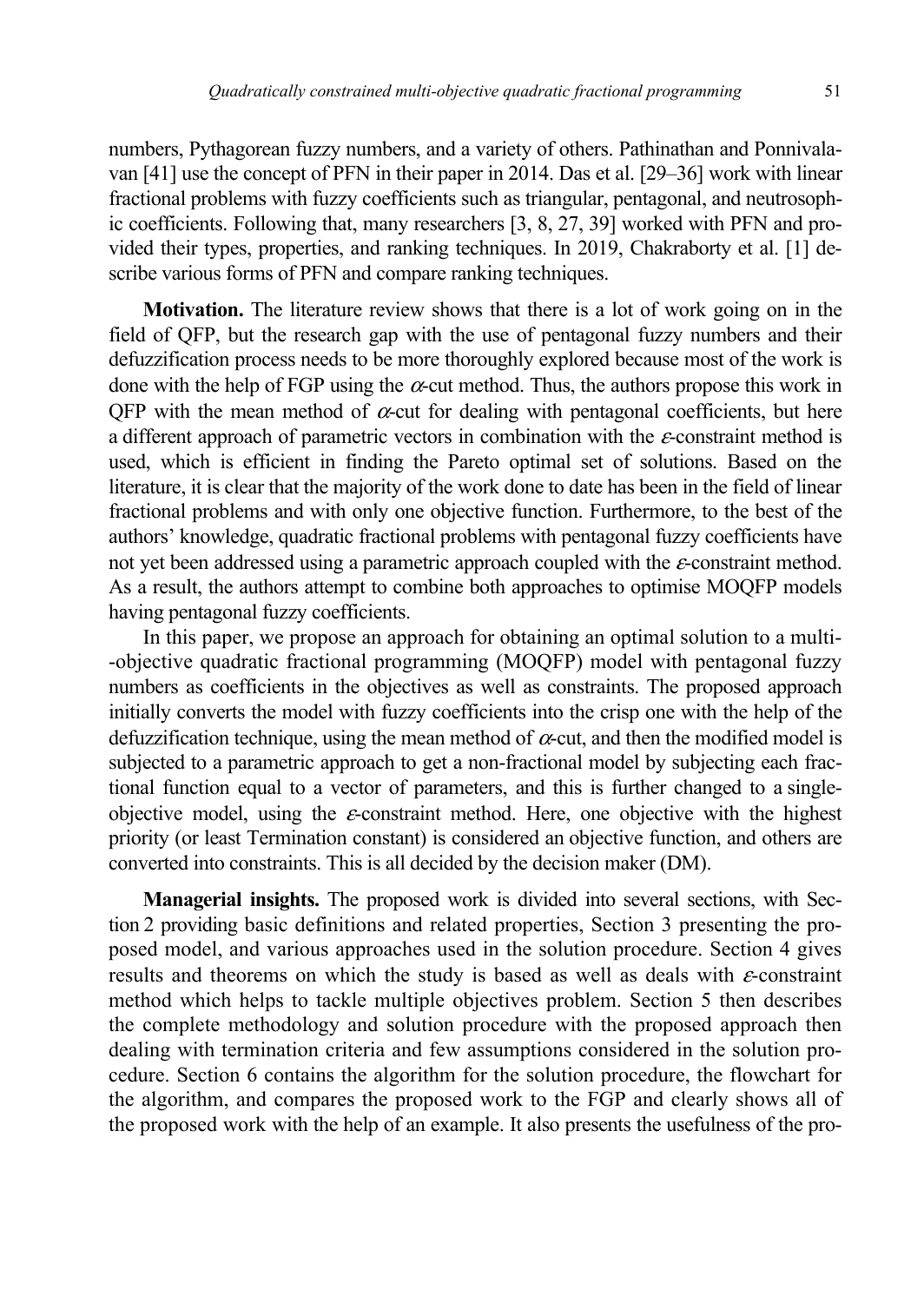posing PFN over trapezoidal fuzzy numbers and depicts a practical application of the model and proposed work. Any organisation with multiple objectives of varying natures can benefit from the proposed work because it provides efficient solutions, and it is up to the DMs to choose any one of them as the preferred solution as all the obtained solutions are very close to each other.

## **2. Notations and preliminaries**

- $R^n$  space of *n*-dimensional real vectors
- $x^T$  transpose of x
- $\alpha^{(T)}$  vector of parameters, *T* represents iteration number
- $t_i$  termination constants
- *S* set of constraints

 $\tilde{T} = (a, b, c, d, e), a \le b \le c \le d \le e$  – the pentagonal fuzzy number (PFN), is a number of the form  $\tilde{T} = (a, b, c, d, e; k)$ ,  $a \le b \le c \le d \le e$ ;  $0 < k \le 1$  with a linear membership function stated as follows:

$$
\mu_{\tilde{r}}\left(\tilde{T}(x)\right) = \begin{cases}\n0, & e < x < a \\
k\frac{x-a}{b-a}, & a \le x \le b \\
1-(1-k)\frac{x-b}{c-b}, & b \le x \le c \\
1, & x = c \\
1-(1-k)\frac{d-x}{d-c}, & c \le x \le d \\
k\frac{d-x}{d-c}, & d \le x \le e\n\end{cases}
$$

is known as the pentagonal fuzzy number. PFN is shown in Fig. 1.



Fig. 1. Pentagonal fuzzy number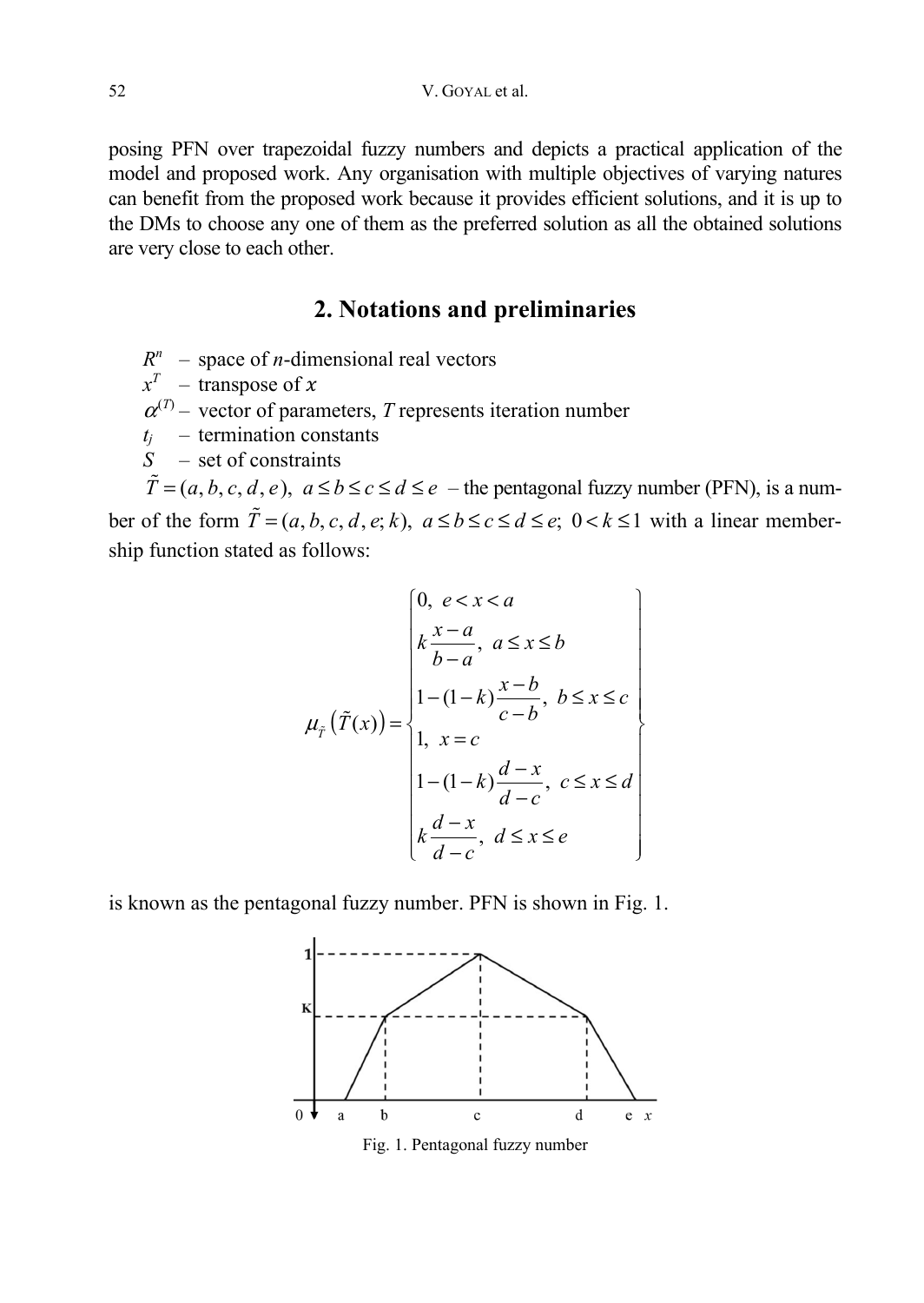$\alpha$ -cut.  $\alpha$ -level set or  $\alpha$ -cut for PFN is given as

$$
\tilde{T}_{\alpha} = \left\{ x \in X \mid \mu_{\tilde{T}}\left(\tilde{T}(x)\right) \geq \alpha \right\} = \begin{cases}\n\tilde{T}_{l_1}(\alpha) = a + \frac{\alpha}{k}(b - a), & 0 \leq \alpha \leq k \\
\tilde{T}_{l_2}(\alpha) = b + \frac{1 - \alpha}{1 - k}(c - b), & k \leq \alpha \leq 1 \\
\tilde{T}_{l_1}(\alpha) = d - \frac{1 - \alpha}{1 - k}(d - c), & k \leq \alpha \leq 1 \\
\tilde{T}_{l_2}(\alpha) = e - \frac{\alpha}{k}(e - d), & 0 \leq \alpha \leq k\n\end{cases}
$$

**Pentagonal fuzzy matrix.** A matrix  $\tilde{M} = [\int_{m \times m}^{\infty}$  in which every entry is a pentagonal fuzzy number is called a pentagonal fuzzy matrix. Its basic properties are as follows. Consider  $\tilde{A} = (a_1, a_2, a_3, a_4, a_5; k_1)$  and  $\tilde{B} = (b_1, b_2, b_3, b_4, b_5; k_2)$ 

$$
\tilde{A} + \tilde{B} = (a_1 + b_1, a_2 + b_2, a_3 + b_3, a_4 + b_4, a_5 + b_5; k), k = \min\{k_1, k_2\}
$$
  

$$
\tilde{A} - \tilde{B} = (a_1 - b_5, a_2 - b_4, a_3 - b_3, a_4 - b_2, a_5 - b_1; k); k = \min\{k_1, k_2\}
$$

 $r\tilde{A} = (ra_1, ra_2, ra_3, ra_4, ra_5; k), r > 0 = (ra_5, ra_4, ra_3, ra_2, ra_1; k), r < 0$  for a real number *a*, we have,  $\tilde{a} = (a, a, a, a, a)$ .

**Efficient solution.** A point  $u \in S$  is said to be an efficient solution if there is no other point *v* ∈ *S* such that  $H_i(v)$  ≤  $H_i(u)$  for all *j* and  $H_i(v)$  ≤  $H_i(u)$  for at least one *j*.

# **3. Multi-objective quadratic fractional programming model with pentagonal fuzzy numbers (MOQFPM-PFN)**

MOQFPM-PFN is designed to find an efficient solution to all those practical problems where the objectives are quadratic and clashing yet interrelated. In most real-life situations, parameters are not certain and hence fuzziness plays its role over here. So, PFN are considered as coefficients in the objectives as well as constraints. MOQFPM- -PFN is given as follows:

$$
M1: \min \tilde{H}(x) = \left\{ \tilde{H}_1(x), \tilde{H}_2(x), \tilde{H}_3(x), ..., \tilde{H}_r(x) \right\}
$$

such that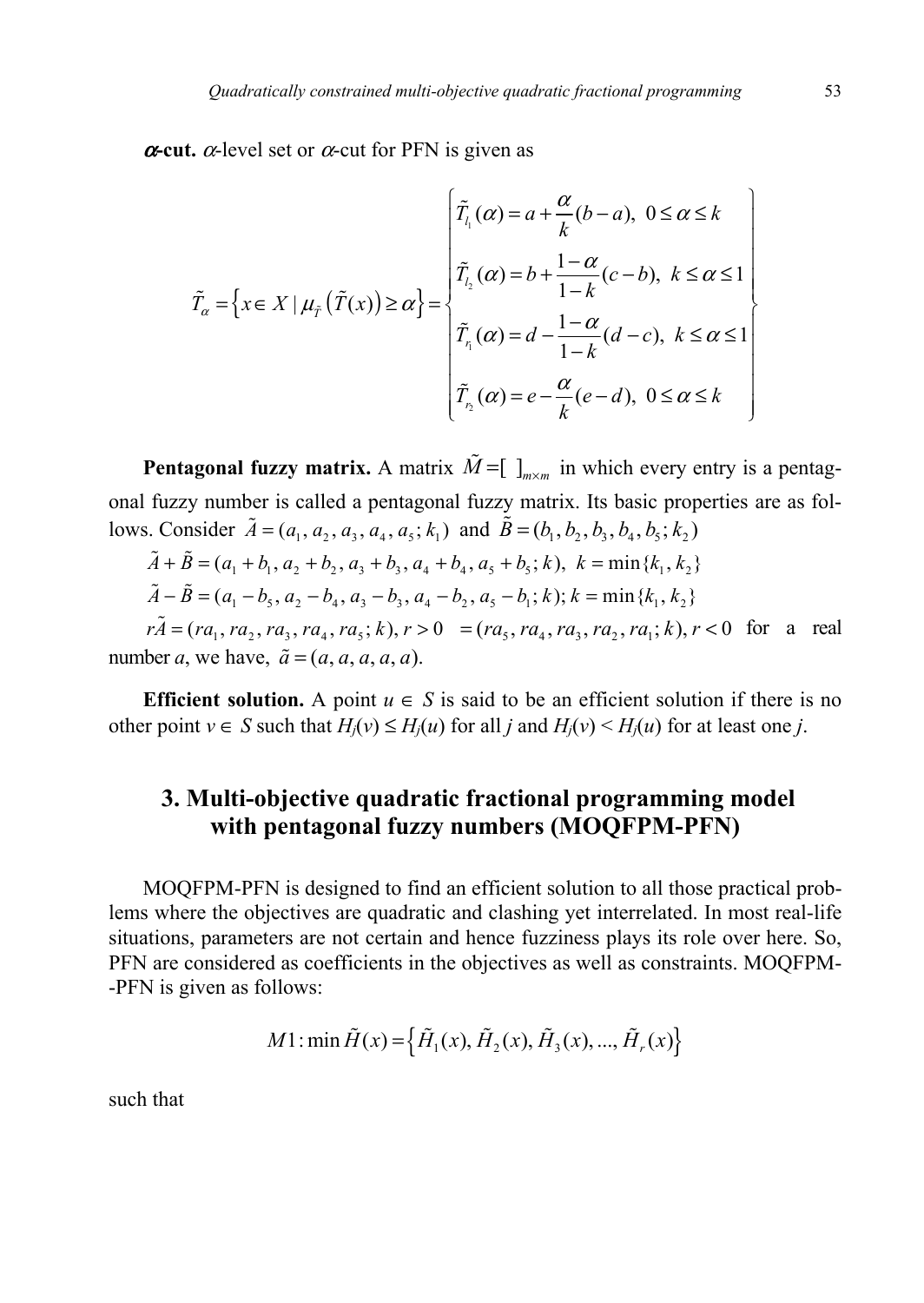$$
x \in S = \left\{ x \in R^n \mid \frac{1}{2} x^T \tilde{A}_j x + \tilde{B}_j x + \tilde{c}_j \begin{pmatrix} \le \\ \ge \\ = \end{pmatrix} 0, \ x \ge 0 \right\}, \ 1 \le j \le k
$$

where

$$
\tilde{H}_i(x) = \frac{\tilde{H}_{i1}(x)}{\tilde{H}_{i2}(x)}, \ 1 \le i \le r = \frac{\frac{1}{2}x^T \tilde{D}_{i1} x + \tilde{C}_{i1} x + \tilde{d}_{i1}}{\frac{1}{2}x^T \tilde{D}_{i2} x + \tilde{C}_{i2} x + \tilde{d}_{i2}}
$$

where  $\tilde{D}_{i1}$ ,  $\tilde{D}_{i2}$  =  $\begin{bmatrix} \int_{n \times n}$ ,  $\tilde{C}_{i1}$ ,  $\tilde{C}_{i2}$  =  $\begin{bmatrix} \int_{n \times 1} A_j = \end{bmatrix}$   $\begin{bmatrix} \int_{k \times n} & \tilde{B}_j = \end{bmatrix}$   $\begin{bmatrix} \int_{k \times 1} & \text{are all pentagonal fuzzy} \end{bmatrix}$ matrices and  $\tilde{d}_{i1}$ ,  $\tilde{d}_{i2}$ ,  $\tilde{c}_i$  are PFN.

**Defuzzification of PFN with mean method of** α**-cut.** There are several techniques of defuzzification of pentagonal fuzzy numbers but the authors worked with the mean method of  $\alpha$ -cut of a PFN. The left and right  $\alpha$ -cuts of PFN are as follows:

$$
\tilde{T}_{l_1}(\alpha) = a + \frac{\alpha}{k}(b - a), \ 0 \le \alpha \le k
$$
\n
$$
\tilde{T}_{l_2}(\alpha) = b + \frac{1 - \alpha}{1 - k}(c - b), \ k \le \alpha \le 1
$$
\n
$$
\tilde{T}_{l_1}(\alpha) = d - \frac{1 - \alpha}{1 - k}(d - c), \ k \le \alpha \le 1
$$
\n
$$
\tilde{T}_{l_2}(\alpha) = e - \frac{\alpha}{k}(e - d), \ 0 \le \alpha \le k
$$

Since there are two left and two right values of the  $\alpha$ -cuts of PFN as shown above, and the contribution of each of them is to be considered, thus the mean of the left and right  $\alpha$ -cuts of PFN is taken to have the equal contribution from all of them. This method is similar to the  $\alpha$ -cut method which is used in the case of triangular or trapezoidal fuzzy coefficients. The mean method used for the defuzzification of PFN is given as follows:

$$
R(\tilde{T}) = \int_{\alpha=0}^{k} \frac{\tilde{T}_{l_1}(\alpha) + \tilde{T}_{r_2}(\alpha)}{2} + \int_{\alpha=k}^{1} \frac{\tilde{T}_{l_2}(\alpha) + \tilde{T}_{r_1}(\alpha)}{2}
$$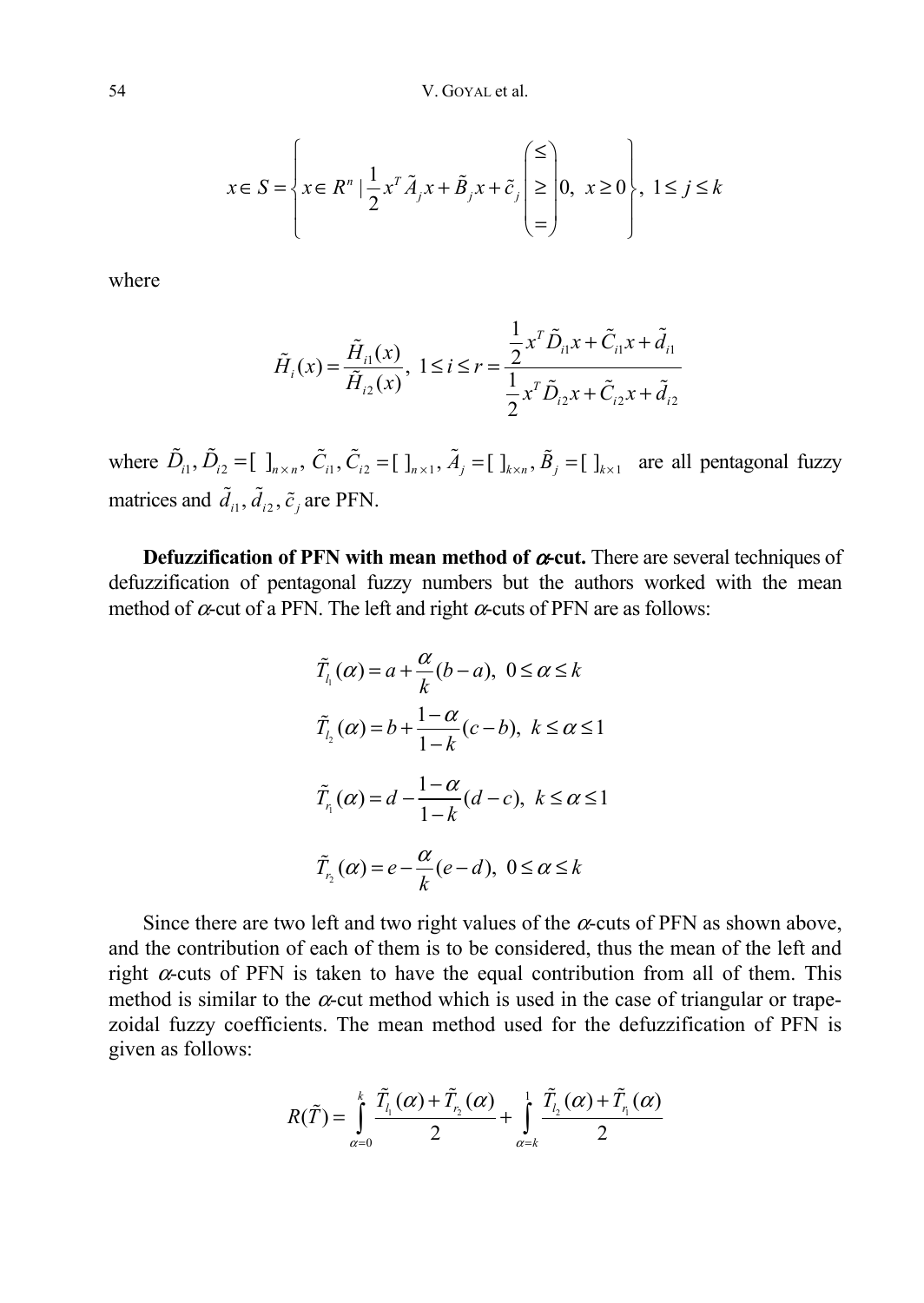$$
R(\tilde{T}) = \frac{1}{2} \int_{\alpha=0}^{k} \left\{ a + \frac{\alpha}{k} (b - a) + e - \frac{\alpha}{k} (e - d) \right\} d\alpha
$$
  
+ 
$$
\frac{1}{2} \int_{\alpha=k}^{1} \left\{ b + \frac{1 - \alpha}{1 - k} (c - b) + d - \frac{1 - \alpha}{1 - k} (d - c) \right\} d\alpha
$$
  
= 
$$
\frac{1}{2} \left\{ (a + e)k + \frac{k}{2} (b + d - a - e) \right\}
$$
  
+ 
$$
\frac{1}{2} \left\{ (b + d)(1 - k) + \frac{1 - k}{2} (2c - b - d) \right\}
$$

Thus, with the help of this method, our MOQFPM-PFN is converted into a crisp or deterministic MOQFPM which is easy to handle.

**Parametric approach for fractional programming.** In the model considered to be optimised, the objectives are not so easy to tackle as they are in the form of a fraction. To handle the fractional nature of objectives, the authors used the parametric approach as suggested by Dinkelbach [47]. In this, a vector of parameters  $\alpha_i$  is allocated to every objective function  $H_j(x)$ , and is computed iteratively at each initial approximated value of the objective function. Thus, the value of the parameter  $\alpha_i$ approaches very closely to the best optimal value of the objective function as the iterations proceed. The computation of  $\alpha_i$  is very easy to obtain and thus this parametric aproach tackles the fractional nature of objectives very easily. With the help of this, a fractional model is reconstructed to obtain a non-fractional parametric model given as follows:

*M*2: min *H* (*x*) = (*H*<sub>1</sub>(*x*), *H*<sub>2</sub>(*x*), ..., *H*<sub>r</sub>(*x*)) *M*2:  
\nTake each 
$$
H_j(x) = \alpha_j
$$
  
\n
$$
\frac{H_{j1}(x)}{H_{j2}(x)} = \alpha_j
$$
\nConsider  $P_j(x) = H_{j1}(x) - \alpha_j H_{j2}(x)$ 

The fractional model is reduced to the following non-fractional model.

M3:  $\min_{x \in S} H(x) = \min_{j} {P_j(x)}$  where each  $P_j(x)$  is a parametric non-fractional function.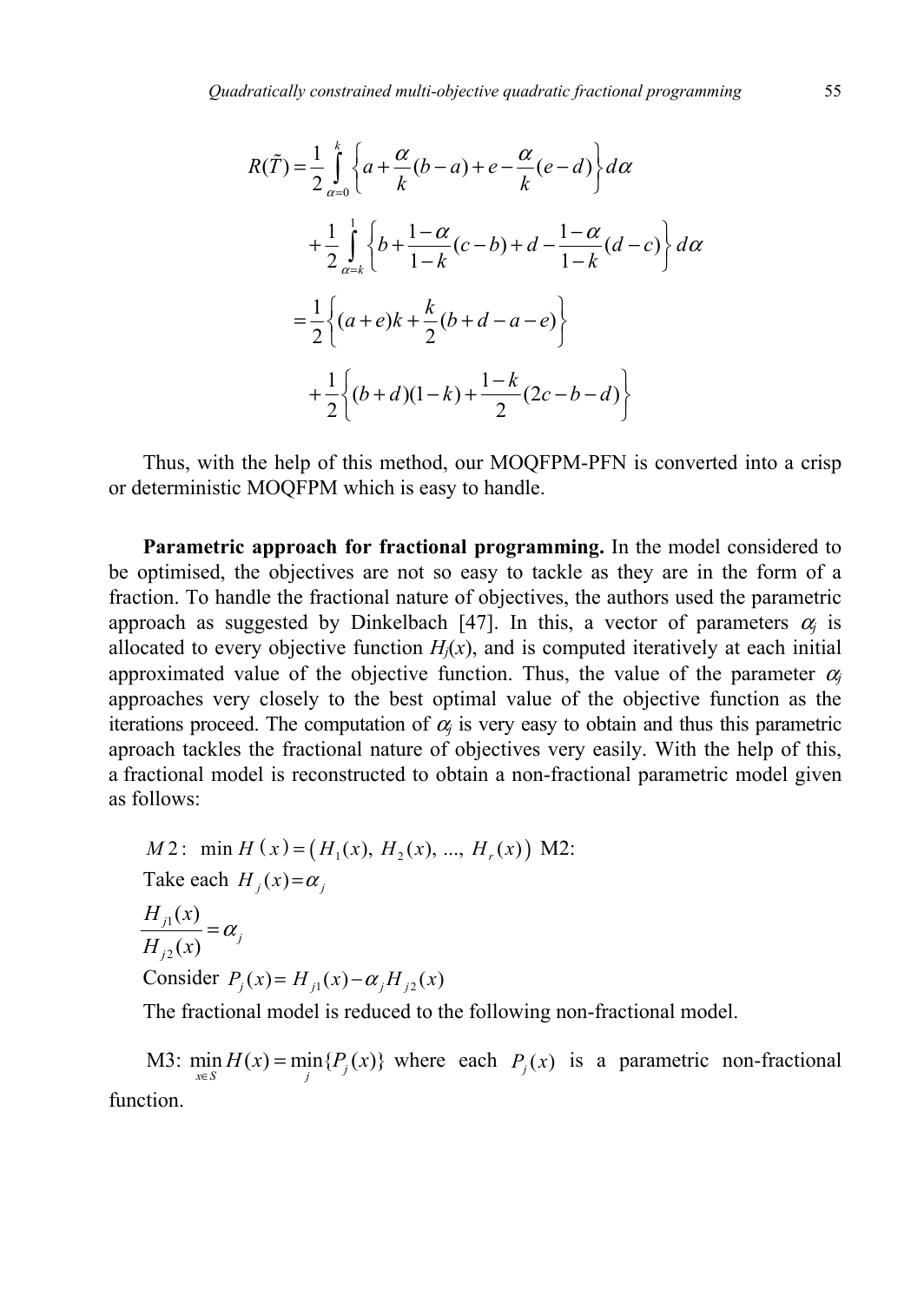### **4. Results and theorems**

**Result 1** [47]. A point  $u \in S$  is an optimal solution of M2 iff

$$
\min_{x \in S} \left\{ H_{j1}(x) - \alpha'_j H_{j2}(x) \right\} = 0
$$

where  $\alpha'_{i} = \frac{H_{j1}}{H_{i}}$ 2  $(u)$  $(u)$ *j j j*  $H_{i1}(u)$  $H_{i2}(u)$  $\alpha'_i =$ 

> **Result 2 [47].** A point  $u \in S$  is an optimal solution of M3 if for all  $x \in S$ ,  $H_{j1}(x) - \alpha'_{j}H_{j2}(x) = 0$  for every *j* or  $H_{j1}(x) - \alpha'_{j}H_{j2}(x) > 0$  for at least one *j*.

**Theorem 1.** A point  $u \in S$  is an efficient solution of M2 if it is an efficient solution of M3.

**Proof.** Let  $u \in S$  is an efficient solution of M2. Let

$$
P_j(x) = H_{j1}(x) - \alpha'_j H_{j2}(x), \ \ j = 1, 2, ..., r
$$

Claim:  $u \in S$  is an efficient solution of M3.

Let us suppose that *u* is an inefficient solution of M3.

So, there must exist some  $v \in S$  such that  $P_j(v) \leq P_j(u) \forall j$  with  $P_j(v) < P_j(u)$  for at least one *j*, i.e.,

$$
H_{i}(v) - \alpha'_{i} H_{i2}(v) \le H_{i}(u) - \alpha'_{i} H_{i2}(u) \ \ \forall j
$$

and

$$
H_{j1}(v) - \alpha'_{j} H_{j2}(v) \prec H_{j1}(u) - \alpha'_{j} H_{j2}(u)
$$

for at least one *j*, i.e.,

$$
H_{j1}(v) - \alpha'_{j} H_{j2}(v) \le 0 \forall j
$$
 and  $H_{j1}(v) - \alpha'_{j} H_{j2}(v) < 0$ 

for at least one *j.* Thus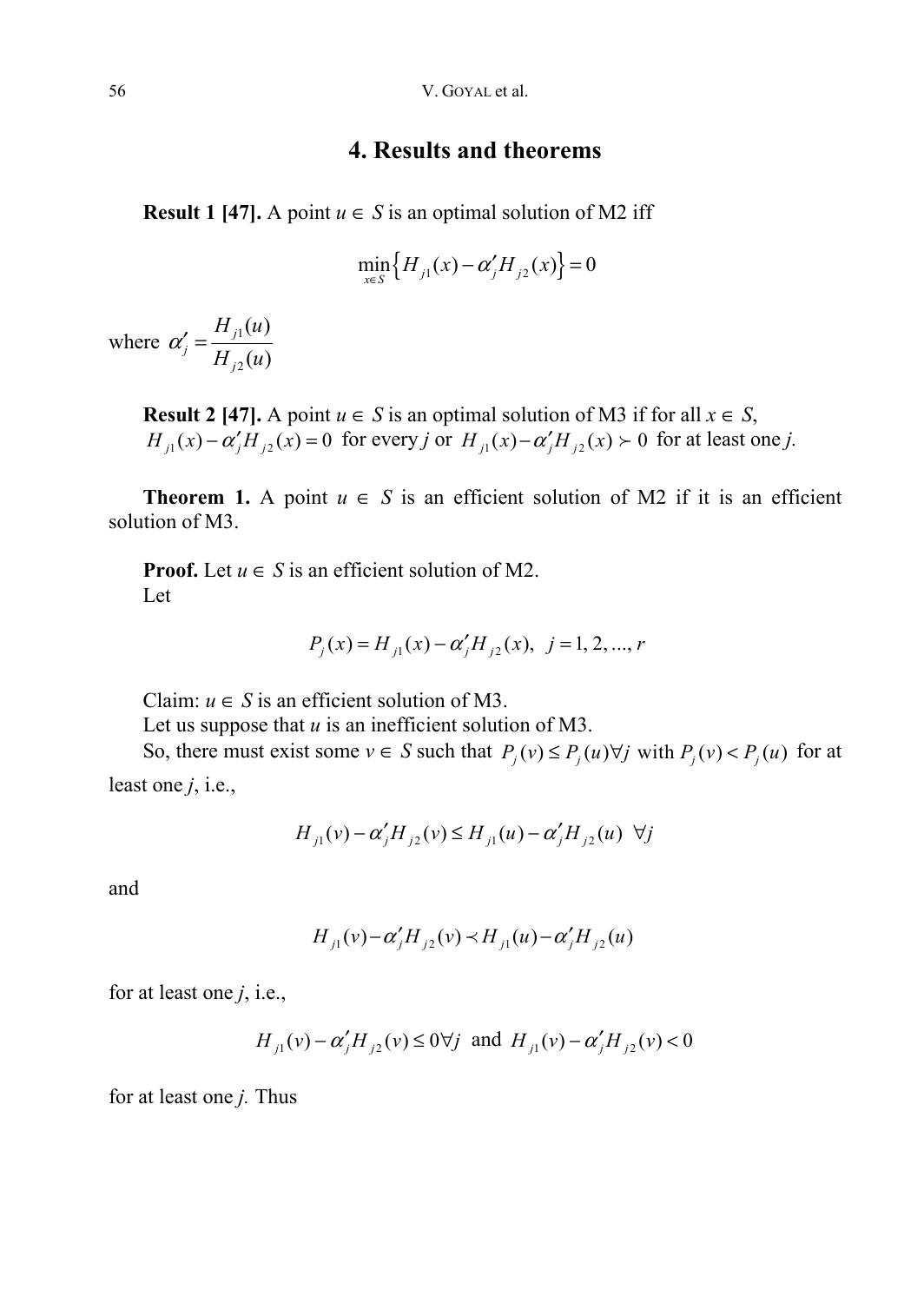$$
\frac{H_{j1}(v)}{H_{j2}(v)} \le \alpha'_j \forall j \text{ and } \frac{H_{j1}(v)}{H_{j2}(v)} < \alpha'_j \text{ for at least one } j
$$
  

$$
H_i(v) \le H_i(u) \forall j, H_i(v) < H_i(u) \text{ for at least one } j
$$

This is a contradiction to the fact that *u* is an efficient solution for M2. Thus, *u* is an efficient solution for model M3.

Conversely, let *u* be an efficient solution to M3.

Claim: *u* is an efficient solution to M2.

Let us suppose that  $u \in S$  is an inefficient solution of M2. So, there must exist some point  $v \in S$  such that  $H_i(v) \leq H_i(u) \ \forall j$  and  $H_i(v) < H_i(u)$  for at least one *j*, i.e.,

$$
\frac{H_{j1}(v)}{H_{j2}(v)} \le \alpha'_j \forall j \text{ and } \frac{H_{j1}(v)}{H_{j2}(v)} < \alpha'_j \forall j \text{ for at least one } j
$$

i.e.,  $H_{i}(v) - \alpha'_{i} H_{i2}(v) \le 0$   $\forall j$  and  $H_{i}(v) - \alpha'_{i} H_{i2}(v) < 0$  for at least one *j*. Thus,

$$
P_j(v) \le 0 \forall j \text{ and } P_j(v) < 0 \text{ for at least one } j
$$
  

$$
P_j(u) = H_{j1}(u) - \alpha'_j H_{j2}(u)
$$
  

$$
P_j(u) = H_{j1}(u) - \frac{H_{j1}(u)}{H_{j2}(u)} H_{j2}(u)
$$
  

$$
P_j(u) = 0
$$

Thus

$$
P_i(v) \le P_i(u)
$$
  $\forall j$  and  $P_i(v) < P_i(u)$  for at least one  $j$ 

This is a contradiction to the fact that *u* is an efficient solution for M3. Thus, *u* is an efficient solution for M2.

**-Constraint method.** This is a method that helps in getting a single objective model from a multi-objective model as it becomes difficult to handle multiple objectives at a time. So, instead of solving all the functions as objectives, one objective is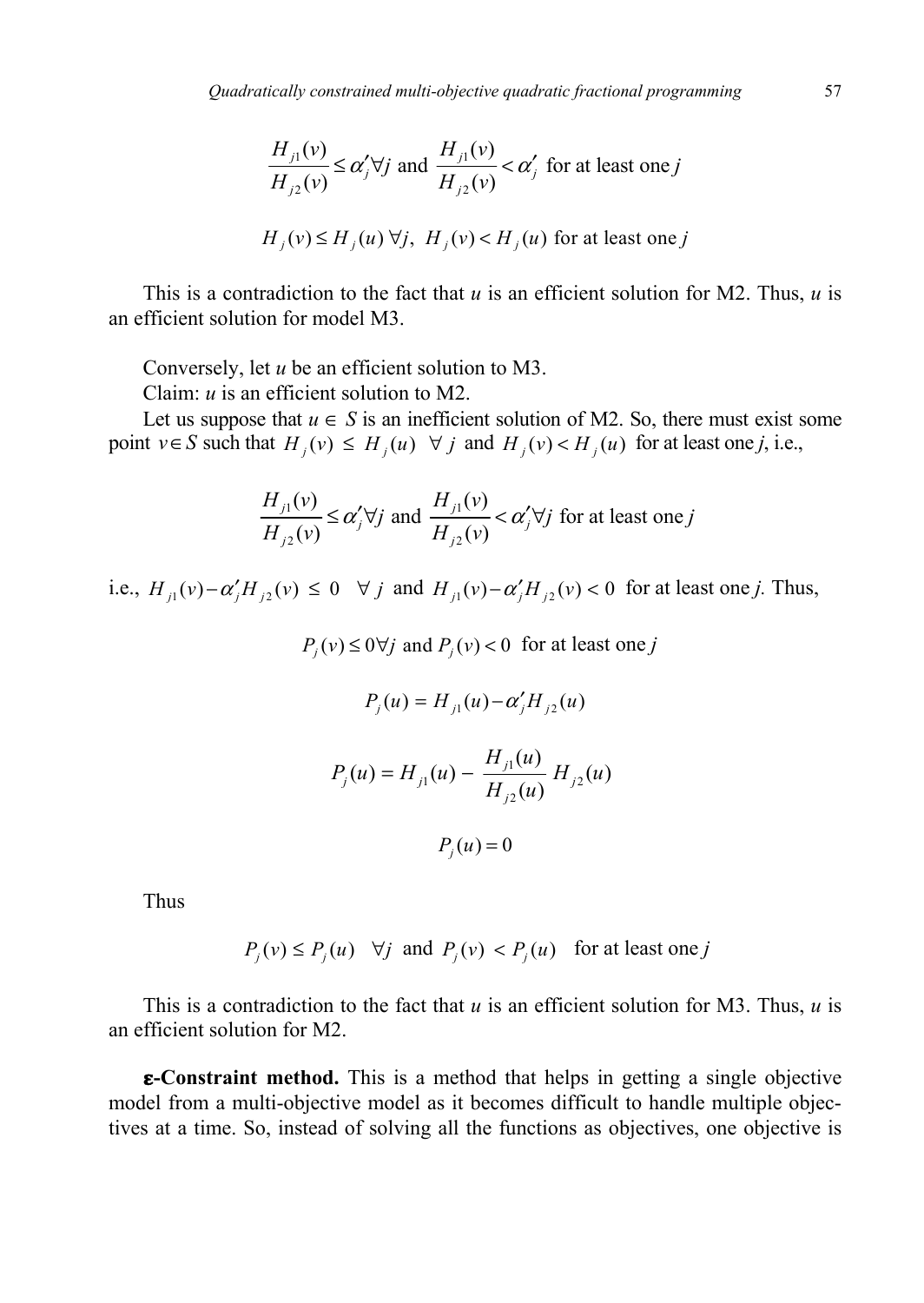optimised to its best possible level and the other objectives are taken as constraints but they are also optimised to their possible acceptable levels. The  $\varepsilon$ -constraint method is as follows:

M4:  $\min P_m(x)$ ,  $1 \le m \le r$  subjected to  $P_j(x) \le \varepsilon_j$  for all  $1 \le j \le r$ ,  $j \ne m$  and  $x \in S$ , where  $\mathcal{E}_j \in [\mathcal{E}_j^l, \mathcal{E}_j^u]$  and  $\mathcal{E}_j^l$  and  $\mathcal{E}_j^u$  are the minimal and maximal values of  $P_j(x)$ . Thus, we solve this problem by substituting different values of  $\varepsilon_i$ . The obtained optimal solutions corresponding to each value of  $\varepsilon$ , are very close to each other and all are the efficient solutions. Thus, it is completely the discretion of the DM who can choose any one of them as the preferred solution, depending upon its relative work.

### **5. Methodology**

**Model M1.** min  $\tilde{H}(x) = \{ \tilde{H}_1(x), \tilde{H}_2(x), \tilde{H}_3(x), ..., \tilde{H}_r(x) \}$  subject to

$$
x \in S = \left\{ x \in R^n \mid \frac{1}{2} x^T \tilde{A}_j x + \tilde{B}_j x + \tilde{c}_j \begin{pmatrix} \le \\ \ge \\ = \end{pmatrix} 0, \ x \ge 0 \right\}, 1 \le j \le k
$$

This model contains PFN as coefficients in the objectives as well as constraints. Thus, firstly we convert this fuzzy coefficient model into a crisp or deterministic one (having real coefficients), using the defuzzification by mean method of  $\alpha$ -cut, as defined above in Section 4.

**Model M2.** The crisp model obtained is given as:

 $\min H(x) = \{ H_1(x), H_2(x), H_3(x), ..., H_r(x) \}$  subject to  $x \in S$ . Now, this is solved with the approach proposed by [42– 45]. Let us assume that each  $H_i(x) = \alpha_i^{(t)}$ ,  $1 \le j \le r$ , *t* being the iteration number.

Consider  $\alpha^{(i)} = (\alpha_1^{(i)}, \alpha_2^{(i)}, ..., \alpha_r^{(i)})$ , the parametric vector corresponding to *H*(*x*). Consider  $P_j(\alpha^{(t)}) = H_{j}(x) - \alpha_j^{(t)} H_{j2}(x), 1 \le j \le r$ .

In this way, the above model M2 is reduced to the model M3 as shown below.

**Model M3.**  $\min \tilde{H}(x) = \min H(x) = \min P_i(\alpha^{(i)})$  subject to  $x \in S$ . This is still a multi-objective model which is difficult to tackle. So, we implement an *ε*-constraint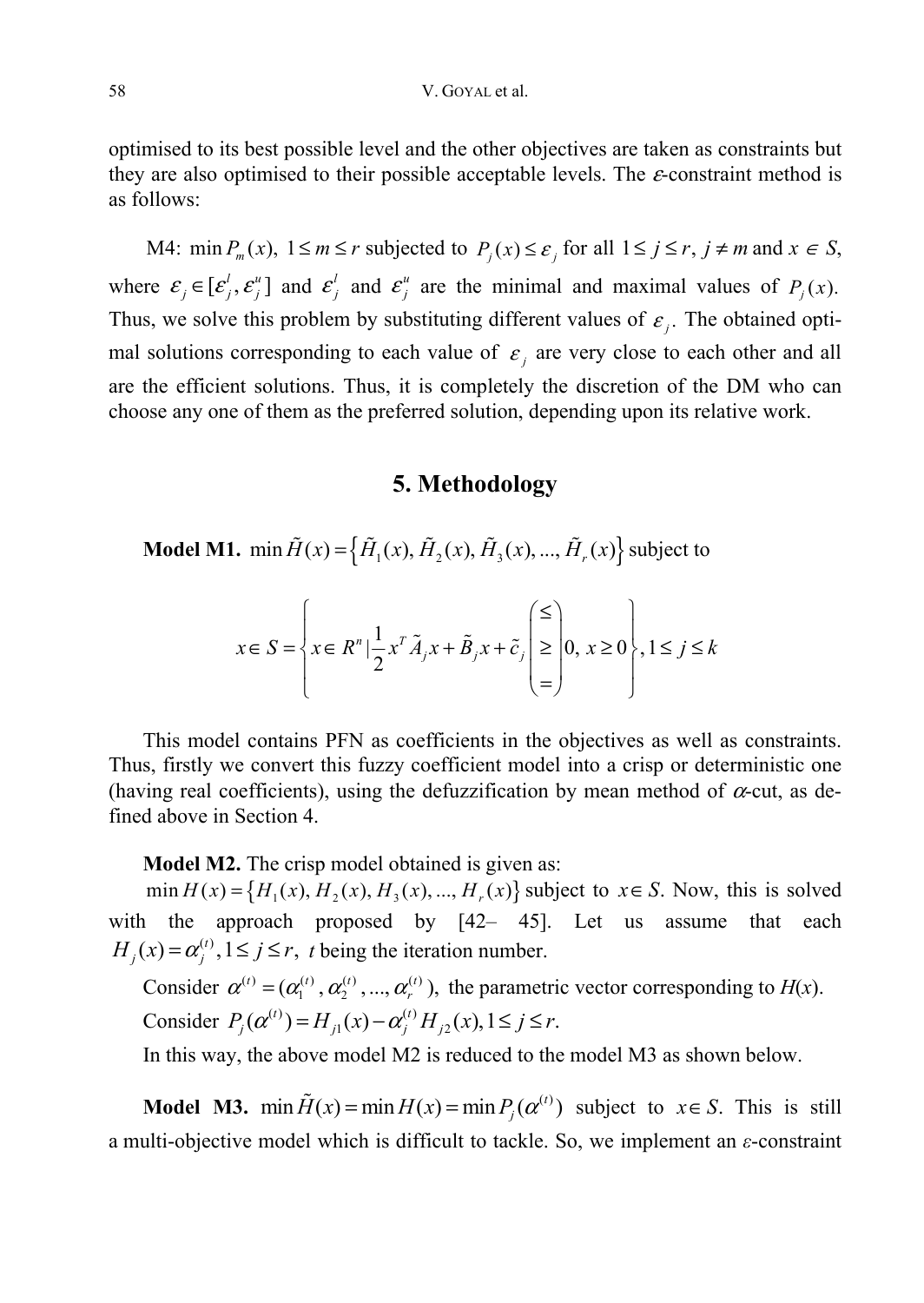method which optimizes one objective, and the remaining objectives are taken as constraints. Thus, the new model M3 is shown as a next model.

**Model M4.**  $\min P_m(\alpha^{(t)}) = H_{m}(x) - \alpha_m^{(t)} H_{m}(x)$  subject to  $x \in S$  and  $P_j(\alpha^{(t)}) \leq \varepsilon_j$ ,  $1 \le j \le r$ ,  $j \ne m$ . Suppose,  $X_j$  are the individual solutions of each  $H_i(x)$  when subjected to  $x \in S$ . So, we construct Table 1 for the values of  $H_i(X_i)$ ,  $1 \le j \le r$ .

| $X_i$ | $H_1(X_i)$ | $H_2(X_i)$ | $H_3(X_i)$ | $H_r(X_i)$ |
|-------|------------|------------|------------|------------|
| $X_1$ | $H_1(X_1)$ | $H_2(X_1)$ | $H_3(X_1)$ | $H_r(X_1)$ |
| $X_2$ | $H_1(X_2)$ | $H_2(X_2)$ | $H_3(X_2)$ | $H_r(X_2)$ |
|       |            |            |            |            |
|       | $H_1(X_r)$ | $H_2(X_r)$ | $H_3(X_r)$ | $H_r(X_r)$ |

Table 1. Pay-off table for  $H_i(X_i)$ 

Next, we define  $\mathcal{E}_j^L$  and  $\mathcal{E}_j^U$  as  $\mathcal{E}_j^L = \min P_j(X_j), 1 \le j \le r$ }

$$
\varepsilon_j^U = \max\{P_j(X_j), 1 \le j \le r\}
$$

Then, the initial solution  $X^{(0)}$  for model M4 is calculated as  $X^{(0)}$ 1 *r*  $\sum_{j=1}^{N} \binom{N}{j}$  $X^{(0)} = \sum_{i} w_{i} X_{i}$  $=\sum_{j=1} w_j X_j$  such

that summation of all the weights is a unity.

Consider a parametric vector  $\alpha^{(t)}$  for  $t = 1$  as

$$
\boldsymbol{\alpha}^{(1)} = (\alpha_1^{(1)}, \alpha_2^{(1)}, ..., \alpha_r^{(1)}) = (H_1(X^{(0)}), H_2(X^{(0)}), ..., H_r(X^{(0)}))
$$

After substituting the value of  $\alpha^{(1)}$  in each  $P_i(\alpha^{(t)})$ , we proceed with our proposed approach and test the termination conditions. If conditions are not satisfied at the end, we refine our termination constants and proceed again with the approach.

**Termination constants and conditions.** Termination constants  $(T<sub>i</sub>)$  are the tolerances corresponding to the objectives  $H_i(x)$  and acceptable to the DM. These  $T_i$  are decided by the DM by taking into consideration the priorities of the objectives and are taken very close to zero. Also, the termination conditions for the process to stop are given as  $|P_i(\alpha^{(t)})| \leq T_i, 1 \leq j \leq r$ .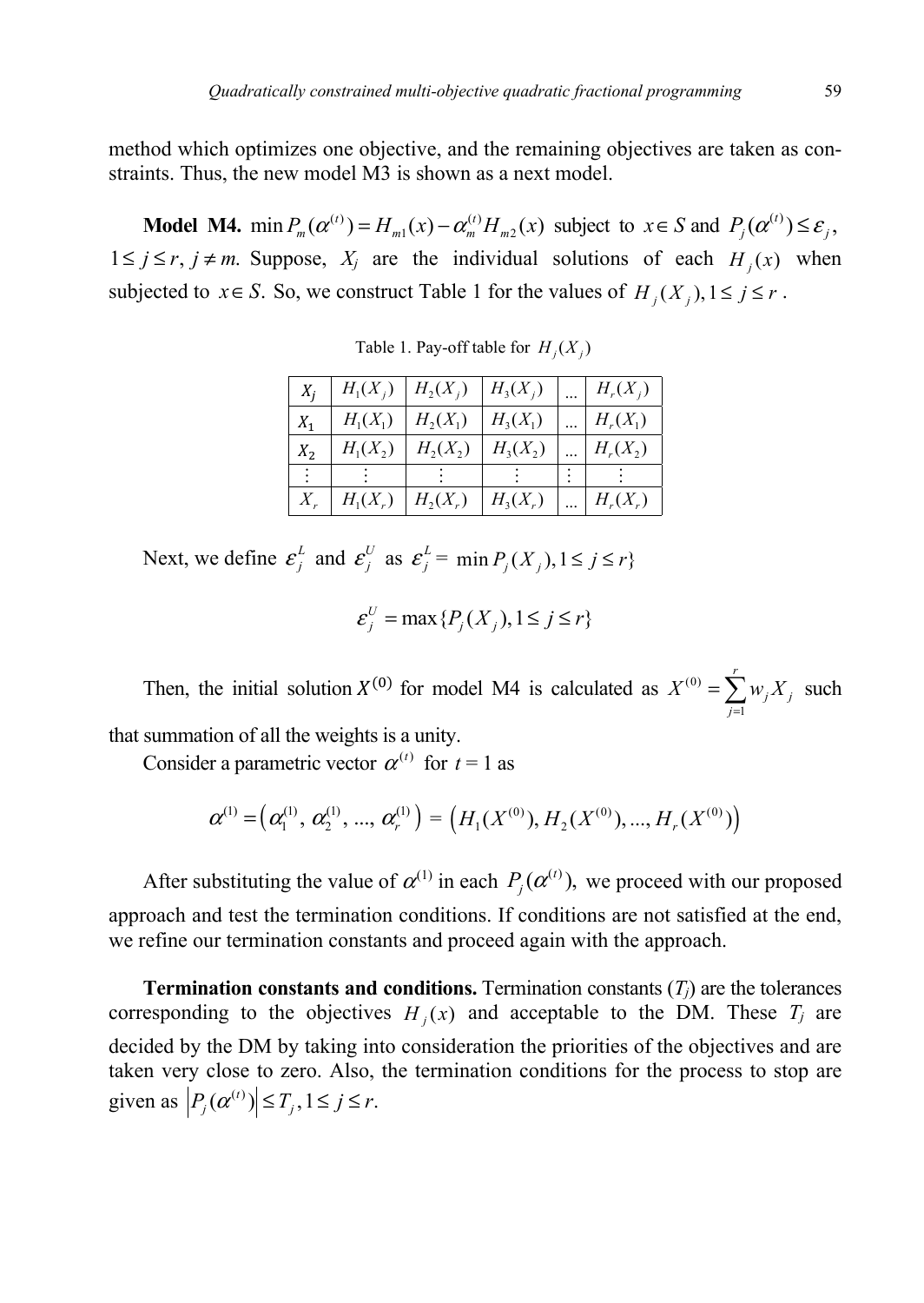#### **Assumptions**

• Each solution of objective functions is assigned with equal weightage to obtain the initial solution to the model.

• DM determines the termination constants (nearer to zero) for each objective function.

• The initial solution to the model is obtained as:  $X^{(0)}$ 1  $\sum_{i=1}^{r} w_i X_i, w_i > 0$  $\sum_{j=1}^{\infty}$ <sup>*w*</sup><sub>*j*</sub> $\Lambda$ <sub>*j*</sub>, *w*<sub>*j*</sub>  $X^{(0)} = \sum_{i} w_{i} X_{i}$ , w  $=\sum_{j=1}^N w_j X_j, w_j > 0$  and

1  $\sum_{i=1}^{r} w_i = 1.$  $\sum_{j=1}^{N}$ *w*  $\sum_{j=1} w_j =$ 

## **6. Algorithm, flowchart, and a numerical example**

#### **Algorithm**

1. For every PFN  $\tilde{T} = (a, b, c, d, e; k)$ , use the ranking function obtained employing the  $\alpha$ -cut method

$$
R(\tilde{T}) = \frac{1}{2} \left( k(a+e) + \frac{k}{2} (b+d-a-e) \right) + \frac{1}{2} \left( (1-k)(b+d) + \frac{(1-k)}{2} (2c-b-d) \right)
$$

to obtain the crisp model M2 from the fuzzy model M1.

- 2. Obtain  $X^{(0)}$ 1  $\sum_{i=1}^r w_i X_i$ .  $\sum_{j=1}^{N}$   $\sum_{j=1}^{N}$  *j*  $X^{(0)} = \sum_{i} w_{i} X_{i}$  $=\sum_{j=1}$
- 3. Set  $t = 1$  in model M2.
- 4. Find  $\alpha^{(1)} = (H_1(X^{(0)}), H_2(X^{(0)}), ..., H_r(X^{(0)})).$
- 5. Put  $\alpha^{(1)}$  in each  $P_i(\alpha^{(t)})$  to obtain the model M3.

6. Obtain an equivalent model M4 from model M3 by selecting  $P_m(\alpha^{(1)})$  as the objective to be optimised with least vale of the  $T_m$ .

- 7. Choose  $\varepsilon_j \in [\varepsilon_j^L, \varepsilon_j^U], 1 \le j \le r, j \ne m$  as follows:
	- a) when  $[-T_i, T_j] \cap [\varepsilon_j^L, \varepsilon_j^U] = \varphi$ , select  $\varepsilon_j \in [\varepsilon_j^L, \varepsilon_j^U]$ .
	- b) otherwise, choose  $\varepsilon_i \in [-T_i, T_i]$ .
- 8. Obtain a set of efficient solutions for model M4 by putting different values of <sup>ε</sup>*j*.

9. Test the termination conditions  $\left| P_j(\alpha^{(i)}) \right| \leq T_j, 1 \leq j \leq r$ . If the conditions are satisfied, stop the process. Otherwise, proceed to step 9.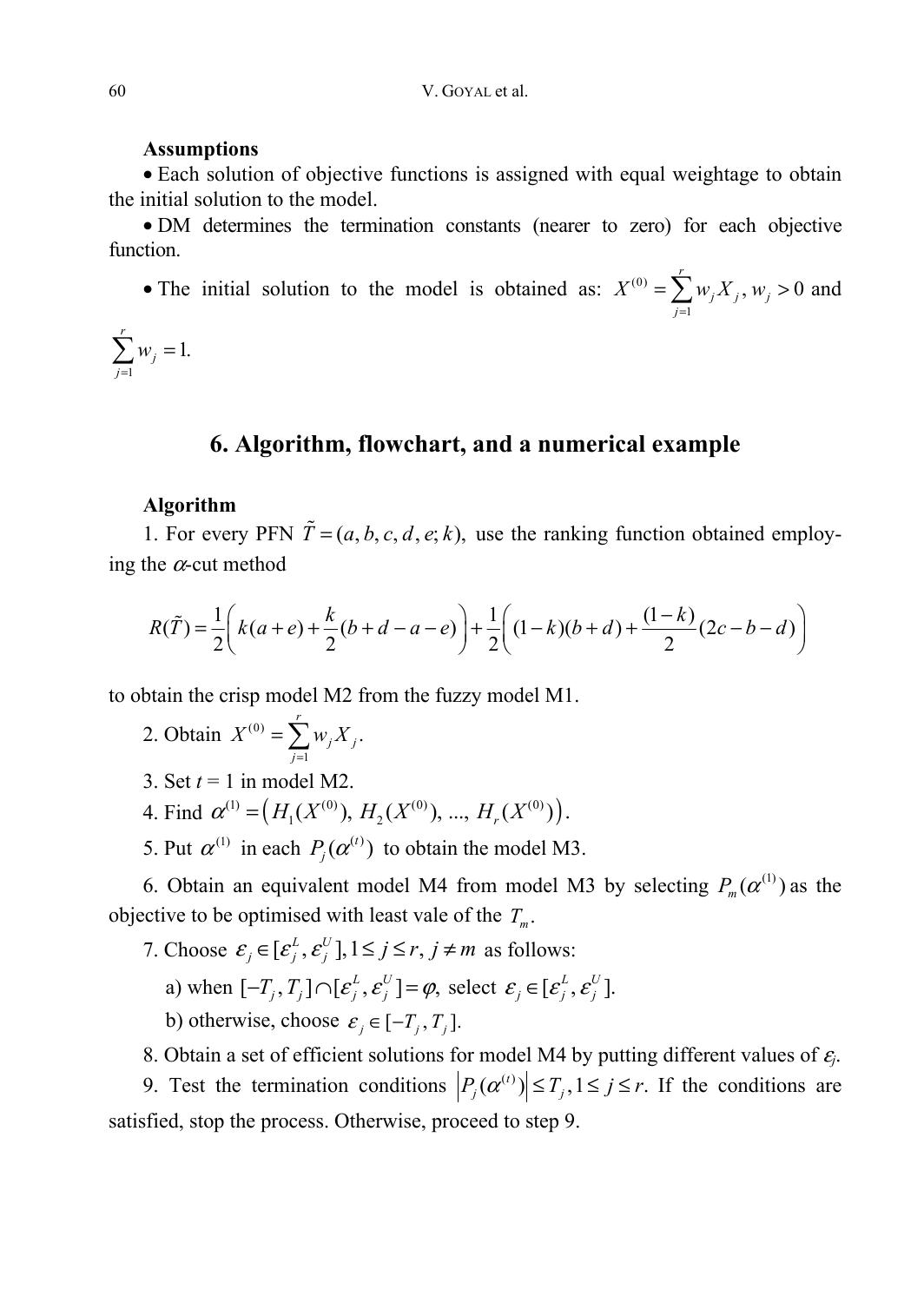

Fig. 2. Flowchart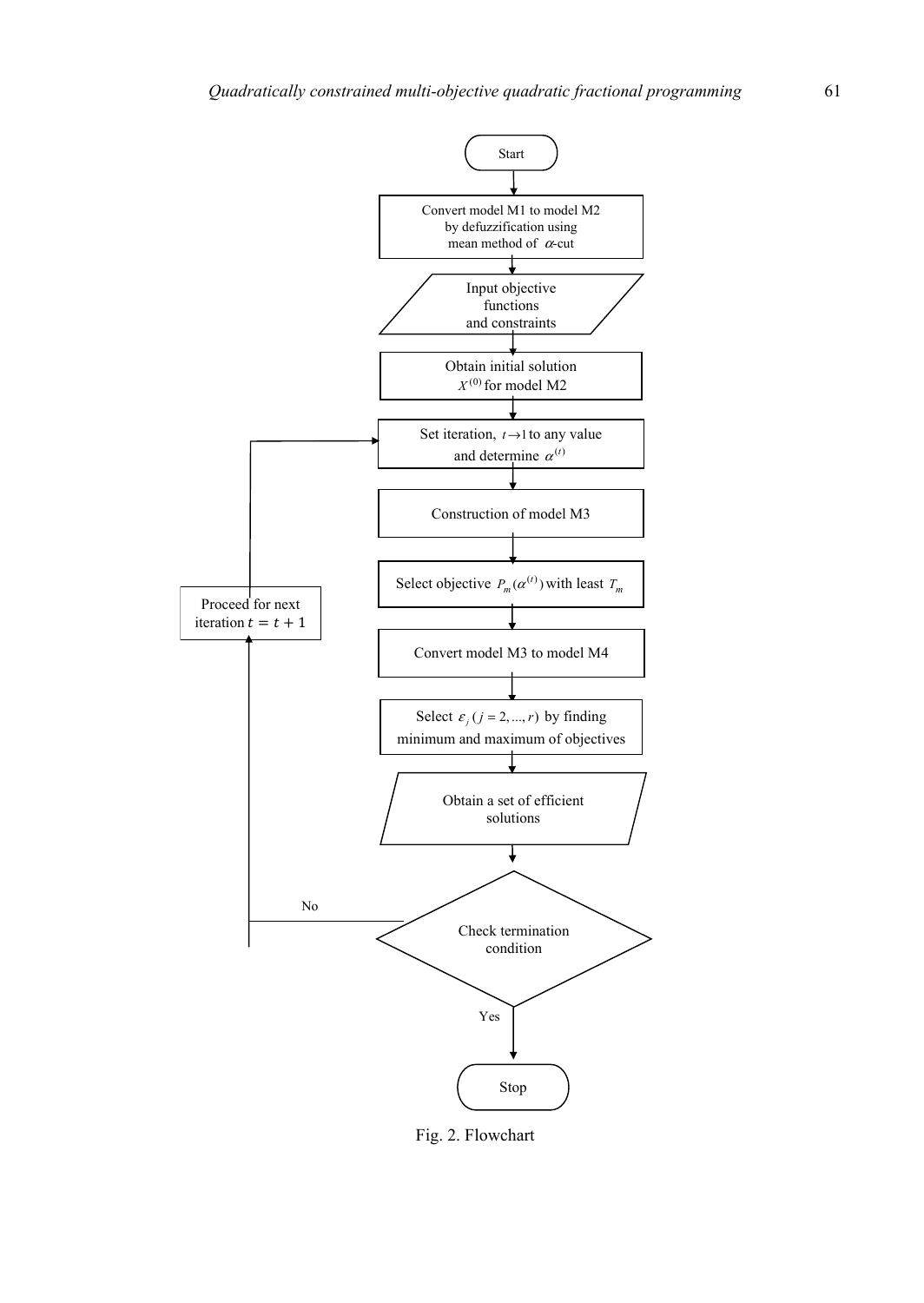10. Find  $\min \sum_{j} ( |P_j(\alpha^{(1)})| - T_j )$  for that *j* where conditions do not get satisfied.

11. Determine  $X^{(1)}$  to be the solution for which  $\sum_j ( |P_j(\alpha^{(1)})| - T_j )$  has the mini-

mum value.

12. Repeat steps 2–8 and obtain a representative set of efficient solutions for the model satisfying the termination conditions. Otherwise, DM can be asked to reset the tolerances.

13. End the process.

The proposed algorithm is expressed with the help of a flowchart which is shown in Fig. 2.

### **Numerical example**

M1: min 
$$
\tilde{H}(x) = \min \left\{ \tilde{H}_1(x) = \frac{1.\tilde{7}x_1^2 + 0.\tilde{8}x_3}{0.8\tilde{5}x_2^2 + 2.\tilde{8}}, \tilde{H}_2(x) = \frac{\tilde{2}x_3^2 + 1.\tilde{1}x_2}{0.8\tilde{3}x_1^2 + 2.\tilde{9}} \right\}
$$

such that

$$
S = \begin{cases} 2x_1^2 + 1.\overline{1}x_2^2 + 0.8\overline{5}x_3 \le 3.\overline{9} \\ 1.\overline{9}x_2^2 + 0.\overline{8}x_3^2 + 1.\overline{1}x_1 \le 5.0\overline{1} \\ 0.8\overline{3}x_3^2 + 1.\overline{1}x_1^2 + 0.\overline{9}x_2 \ge 2.\overline{9} \\ 0.\overline{9}x_1^2 + 1.0\overline{1}x_2^2 + 0.8\overline{3}x_3^2 \le 5.\overline{9} \\ x_1, x_2, x_3 \ge 0 \end{cases}
$$

where

| $1.\overline{7} = (1.5, 1.7, 1.9, 2.1, 2.2),$       | $0.\overline{8} = (0.8, 0.85, 0.9, 0.95, 1)$      |
|-----------------------------------------------------|---------------------------------------------------|
| $0.8\overline{5} = (0.85, 0.92, 0.96, 1, 1.07),$    | $2.\overline{8} = (2.8, 2.92, 2.96, 3, 3.1)$      |
| $\tilde{2} = (1.9, 1.95, 1.975, 2, 2.1),$           | $1.\overline{1} = (1.1, 1.13, 1.16, 1.19, 1.2)$   |
| $0.8\overline{3} = (0.8, 0.83, 0.86, 0.89, 0.91),$  | $2.\overline{9} = (2.83, 2.86, 2.88, 2.9, 2.92)$  |
| $1.\overline{9} = (1.91, 1.93, 1.95, 1.97, 1.99),$  | $0.\overline{9} = (0.87, 0.88, 0.91, 0.94, 0.96)$ |
| $1.0\overline{1} = (1.01, 1.04, 1.06, 1.08, 1.1),$  | $3.\overline{9} = (3.85, 3.89, 3.91, 3.93, 3.98)$ |
| $5.0\overline{1} = (4.87, 4.93, 4.95, 4.97, 4.99),$ | $5.\overline{9} = (5.9, 5.91, 5.93, 5.95, 5.98)$  |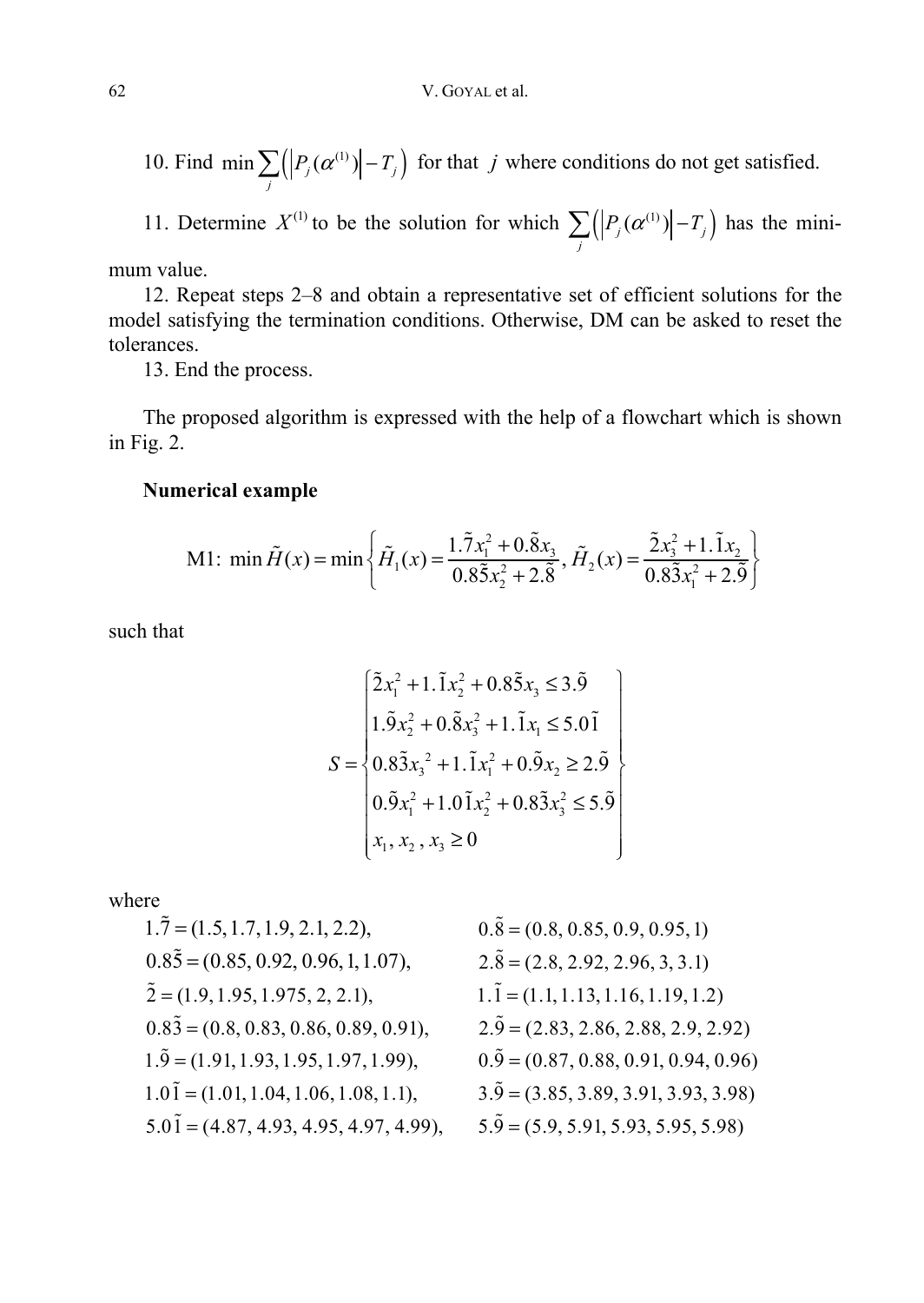This model is first converted into a crisp model, using the ranking function. Thus, we find the ranking function corresponding to every PFN coefficient as given below:

$$
R(1.\overline{7}) = 1.8825, \t R(0.\overline{8}) = 0.9, \t R(0.8\overline{5}) = 0.96
$$
  
\n
$$
R(2.\overline{8}) = 2.9565, \t R(\overline{2}) = 1.98375, \t R(1.\overline{1}) = 1.1565
$$
  
\n
$$
R(0.8\overline{3}) = 0.85825, \t R(2.\overline{9}) = 2.87825, \t R(1.\overline{9}) = 1.95
$$
  
\n
$$
R(0.\overline{9}) = 0.91175, \t R(1.0\overline{1}) = 1.05825, \t R(3.\overline{9}) = 3.91175
$$
  
\n
$$
R(5.0\overline{1}) = 4.943, \t R(5.\overline{9}) = 5.9335,
$$

Thus, the crisp model M2 obtained from model M1 is given below

M2: min 
$$
\left\{ H_1(x) = \frac{1.8825x_1^2 + 0.9x_3}{0.96x_2^2 + 2.9565}, H_2(x) = \frac{1.98375x_3^2 + 1.1565x_2}{0.85825x_1^2 + 2.87825} \right\}
$$

such that

$$
1.98375x_1^2 + 1.1565x_2^2 + 0.96x_3 \le 3.91175
$$
  
\n
$$
1.95x_2^2 + 0.9x_3^2 + 1.1565x_1 \le 4.943
$$
  
\n
$$
0.85825x_3^2 + 1.1565x_1^2 + 0.91175x_2 \ge 2.87825
$$
  
\n
$$
0.91175x_1^2 + 1.05825x_2^2 + 0.85825x_3^2 \le 5.9335
$$
  
\n
$$
x_1, x_2, x_3 \ge 0
$$

First, we find individual solutions for  $H_1(x)$  and  $H_2(x)$  using Lingo 15 software given as:  $X_1 = (0, 1.27, 1.42), X_2 = (1.17, 0.423, 1.03).$ 

| Λ       | $H_1(X_i)$ | $H_2(X_i)$ |
|---------|------------|------------|
| $X_{1}$ | 0.28       | 1.9        |
|         | 112        | 0.64       |

Table 2. Pay-off table at initial solutions

Table 2 shows the values of objective functions at individual optimal solutions of both functions. Here, equal weightage is given to each solution, i.e.,  $w_1 = w_2 = 0.5$ . Thus, the initial solution to model M2 is given by  $X^{(0)} = w_1 X_1 + w_2 X_2$ .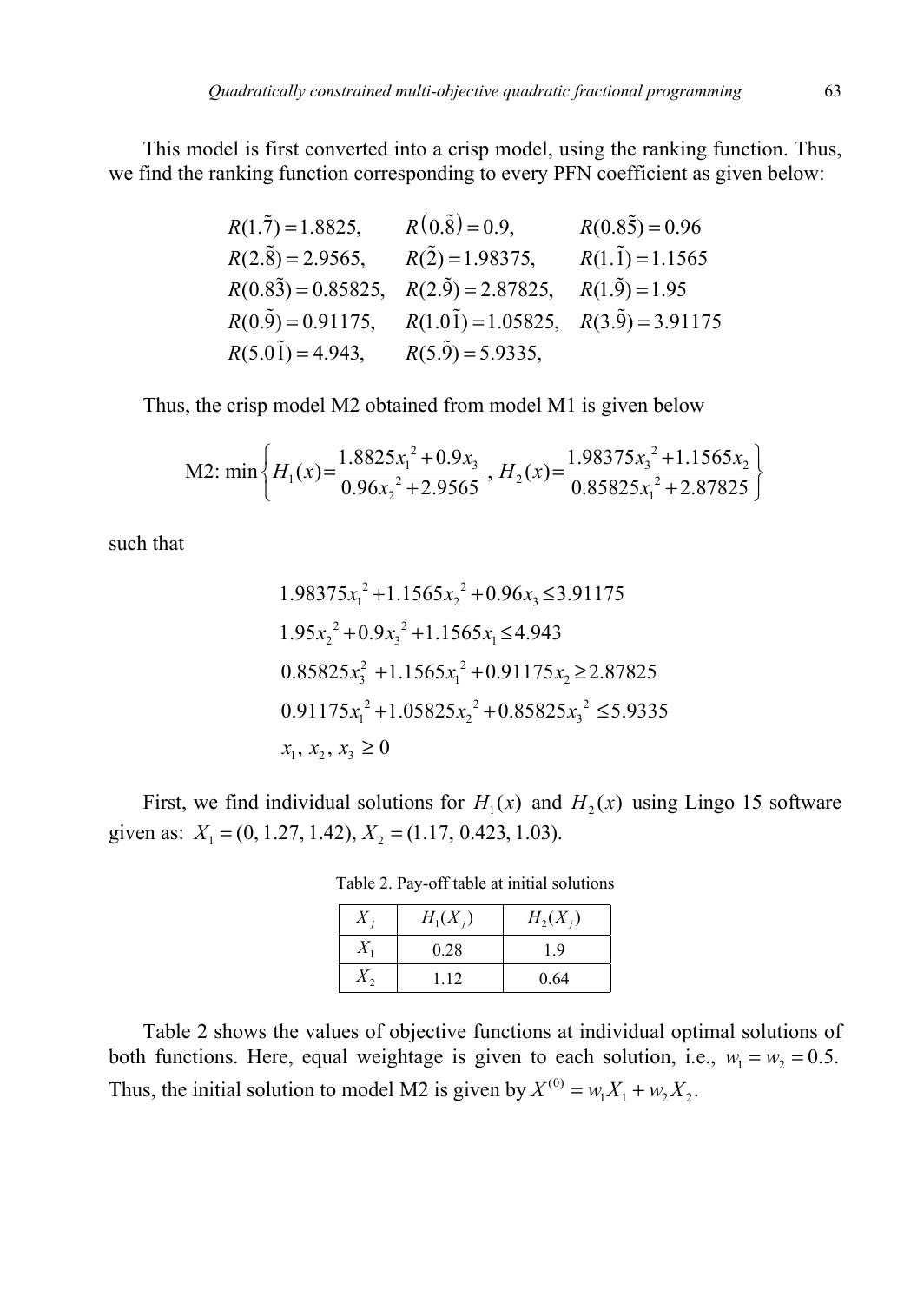64 V. GOYAL et al.

$$
X^{(0)} = (0.585, 0.8465, 1.225)
$$

Next, the initial parametric vector is found as

$$
\alpha^{(1)} = (H_1(X^{(0)}), H_2(X^{(0)})) = (0.48, 1.25)
$$

With the help of this parametric vector, model M3, which is a non-fractional model, is obtained and given as below

M3: min
$$
H(x) = \{P_1(\alpha_1^{(1)}), P_2(\alpha_2^{(1)})\}
$$

such that  $x \in S$ , where

$$
P_1(\alpha^{(1)}) = 1.8825x_1^2 + 0.9x_3 - 0.4608x_2^21.41912
$$

and

$$
P_2(\alpha^{(1)}) = 1.98375x_3^2 + 1.1565x_2 - 1.0728x_1^2 - 3.5978
$$

The initial solution to this model is given as

$$
X_1 = (0, 1.27, 1.42), X_2(1.18, 0.36, 1.05)
$$

Table 3. Pay-off table of  $P_i(X_i)$ 

| X | $P_1(X_i)$ | $P_2(X_i)$ |
|---|------------|------------|
|   | $-0.88$    | 1.87       |
|   | 2.09       | $-2.49$    |

Table 3 shows the values of  $P_i(x)$  at  $X_i$ . Next, the termination constants are defined by DM and are taken as  $T_1 = 0.2$ ,  $T_2 = 0.3$ . As  $T_1 < T_2$ , therefore, model M3 is reduced to model M4 (a single objective model) by  $\varepsilon$ -constraint method which is given as

$$
M4: \min P_1(\alpha_1^{(1)}) = 1.8825x_1^2 + 0.9x_3 - 0.4608x_2^2 - 1.41912
$$

such that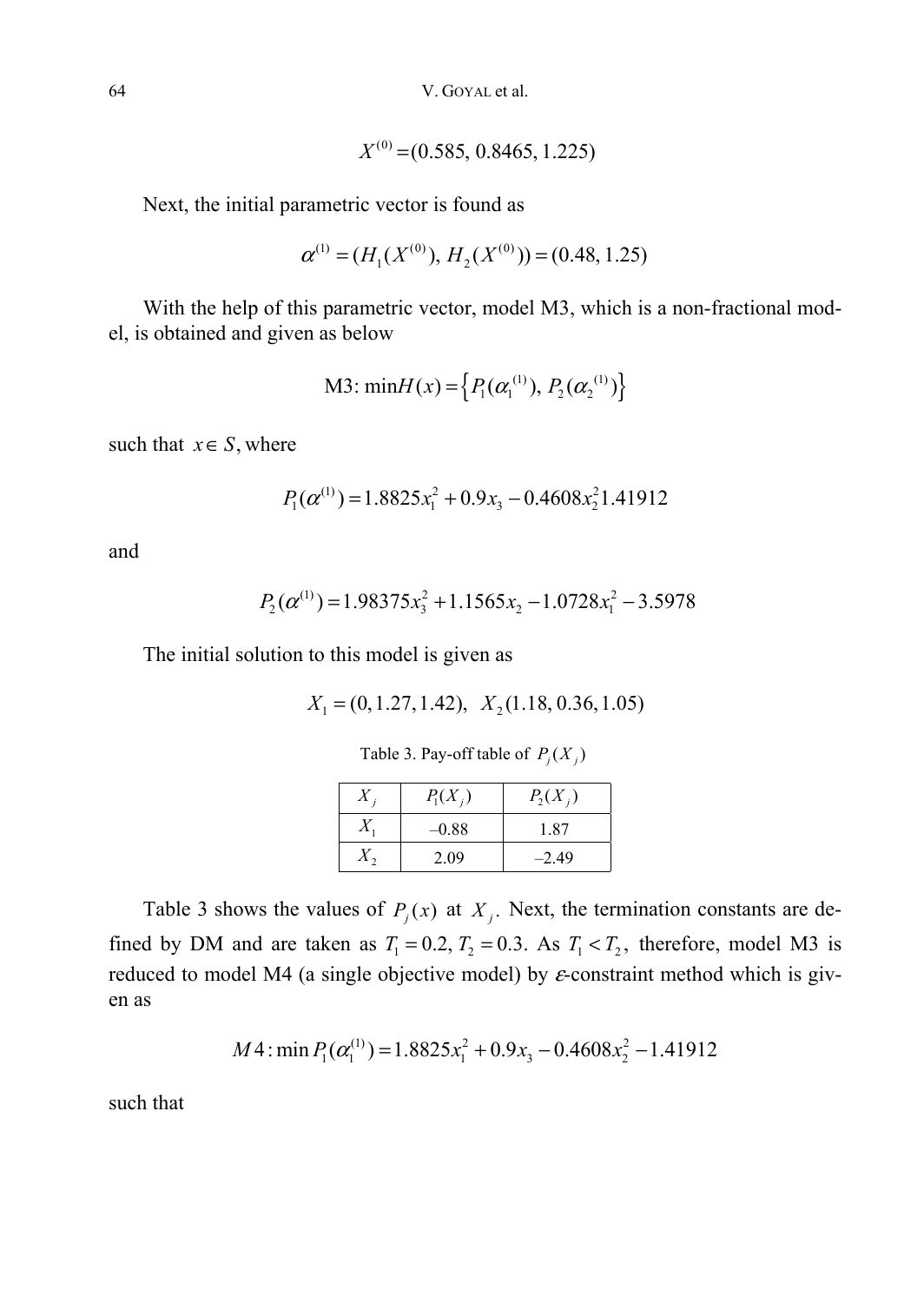$$
P_2(\alpha_2^{(1)}) \le \varepsilon_2, \ \varepsilon_2 \in [\varepsilon_2^L, \varepsilon^U]
$$
  

$$
x \in S
$$
  

$$
\varepsilon_2^L = \min\{P_2(X_j), j = 1, 2\} = -2.49
$$
  

$$
\varepsilon_2^U = \max\{P_2(X_j), j = 1, 2\} = 1.87
$$

As  $[-0.3, 0.3] \subseteq [-2.49, 1.87]$ , we select  $\varepsilon_2 \in [-0.3, 0.3]$ , and by putting different values  $\varepsilon$ <sub>2</sub>, we obtain a representative set of efficient solutions as shown in Table 4.

| $\mathcal{E}_2$ | $x_{1}$ | $x_2$ | $(x_3)$ | $P_1$   | P <sub>2</sub> | $H_1(x)$ | $H_2(x)$ |
|-----------------|---------|-------|---------|---------|----------------|----------|----------|
| $-0.3$          | 0.7699  | 1.193 | 1.135   | 0.06    | $-0.03$        | 0.494    | 1.16     |
| $-0.24$         | 0.7575  | 1.205 | 1.140   | 0.01    | $-0.024$       | 0.484    | 1.17     |
| $-0.18$         | 0.7449  | 1.216 | 1.146   | $-0.02$ | $-0.018$       | 0.474    | 1.19     |
| $-0.12$         | 0.7337  | 1.218 | 1.155   | $-0.05$ | $-0.012$       | 0.468    | 1.21     |
| $-0.06$         | 0.7230  | 1.216 | 1.165   | $-0.07$ | $-0.006$       | 0.464    | 1.23     |
| 0.06            | 0.7011  | 1.213 | 1.184   | $-0.1$  | 0.0058         | 0.455    | 1.27     |
| 0.12            | 0.6899  | 1.212 | 1.194   | $-0.13$ | 0.012          | 0.451    | 1.29     |
| 0.18            | 0.6785  | 1.210 | 1.203   | $-0.15$ | 0.0178         | 0.446    | 1.3      |
| 0.24            | 0.6668  | 1.208 | 1.213   | $-0.16$ | 0.2399         | 0.442    | 1.32     |
| 0.3             | 0.6549  | 1.207 | 1.222   | $-0.18$ | 0.3            | 0.438    | 1.34     |

Table 4. Table of efficient solutions





Fig. 3. Pareto front for objective functions Fig. 4. Pareto front for the efficient solutions

 $0.76$ 

It is clear that  $|P_1(\alpha^{(1)})| \leq T_1$  and  $|P_2(\alpha^{(1)})| \leq T_2$ . Thus, we terminate our process and finally, the DM has a choice to select any one of the solutions in Table 4 as the efficient solution to the model. The Pareto front formed by the efficient solution is shown in Figs. 3 and 4.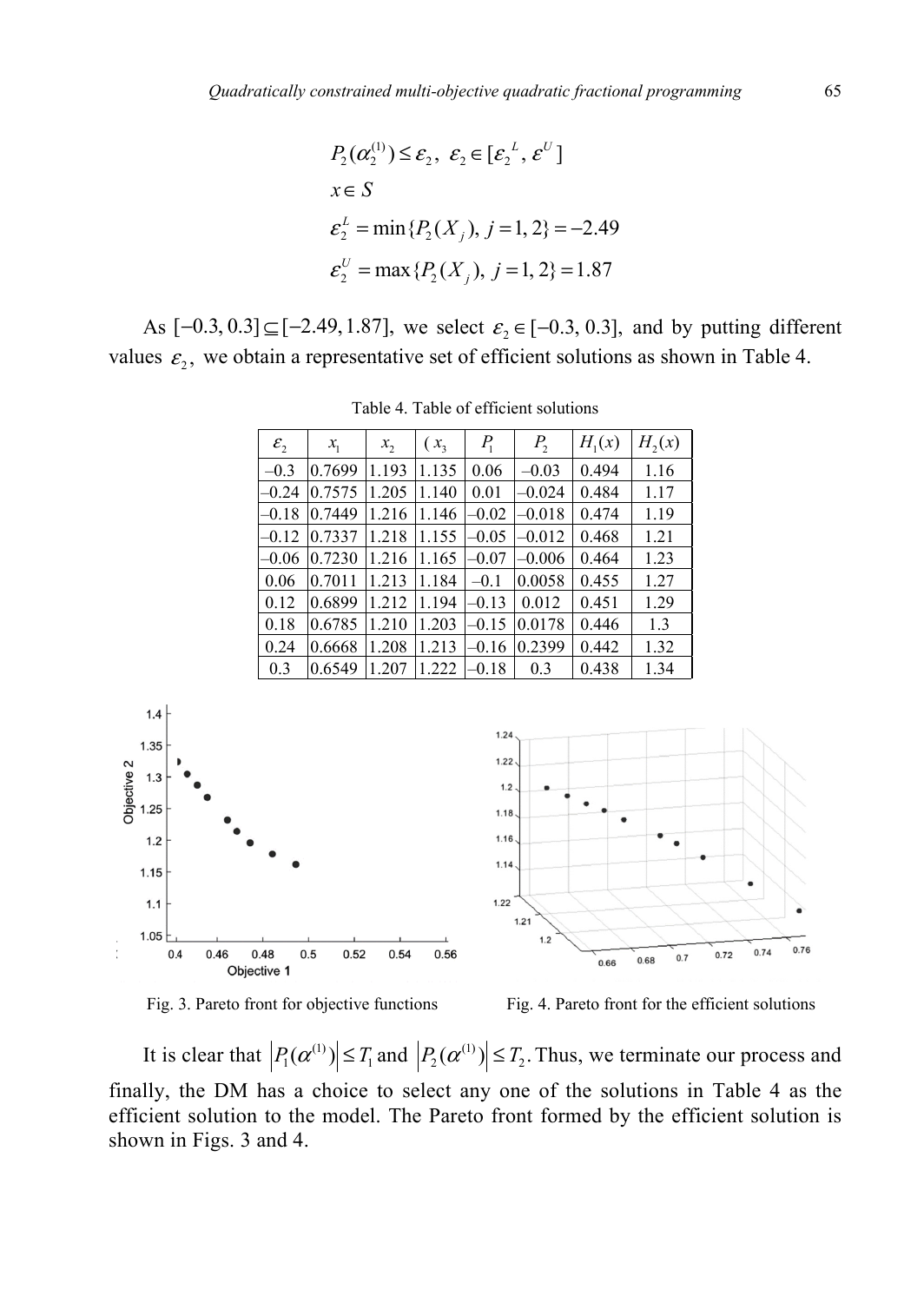#### 66 V. GOYAL et al.

**Comparison of the proposed approach with FGP.** We used FGP to solve the above numerical illustration and found that the values of objectives are given by:  $H_1(x) = 0.9728$  and  $H_2(x) = 0.6809$ . Tables 4 clearly show that in both the approaches, one of the objectives is better optimised. Figure 5 is a better representation of it. As a result, it is concluded that both approaches are comparable, which validates our proposed methodology.



Fig. 5. Comparison of objectives with the proposed approach and FGP

**The usefulness of pentagonal fuzzy numbers over trapezoidal fuzzy numbers.**  In the above considered numerical example, consider the coefficients in both the objectives and constraints as trapezoidal fuzzy numbers (TrFN) rather than PFN.

$$
\min \tilde{H}(x) = \min \left\{ \tilde{H}_1(x) = \frac{1.\tilde{7}x_1^2 + 0.\tilde{8}x_3}{0.8\tilde{5}x_2^2 + 2.\tilde{8}}, \ \tilde{H}_2(x) = \frac{\tilde{2}x_3^2 + 1.\tilde{1}x_2}{0.8\tilde{3}x_1^2 + 2.\tilde{9}} \right\}
$$

subject to

$$
S = \tilde{2}x_1^2 + 1.\tilde{1}x_2^2 + 0.8\tilde{5}x_3 \le 3.\tilde{9}
$$
  
\n
$$
1.\tilde{9}x_2^2 + 0.\tilde{8}x_3^2 + 1.\tilde{1}x_1 \le 5.0\tilde{1}
$$
  
\n
$$
0.8\tilde{3}x_3^2 + 1.\tilde{1}x_1^2 + 0.\tilde{9}x_2 \ge 2.\tilde{9}
$$
  
\n
$$
0.\tilde{9}x_1^2 + 1.0\tilde{1}x_2^2 + 0.8\tilde{3}x_3^2 \le 5.\tilde{9}
$$
  
\n
$$
x_1, x_2, x_3 \ge 0
$$

where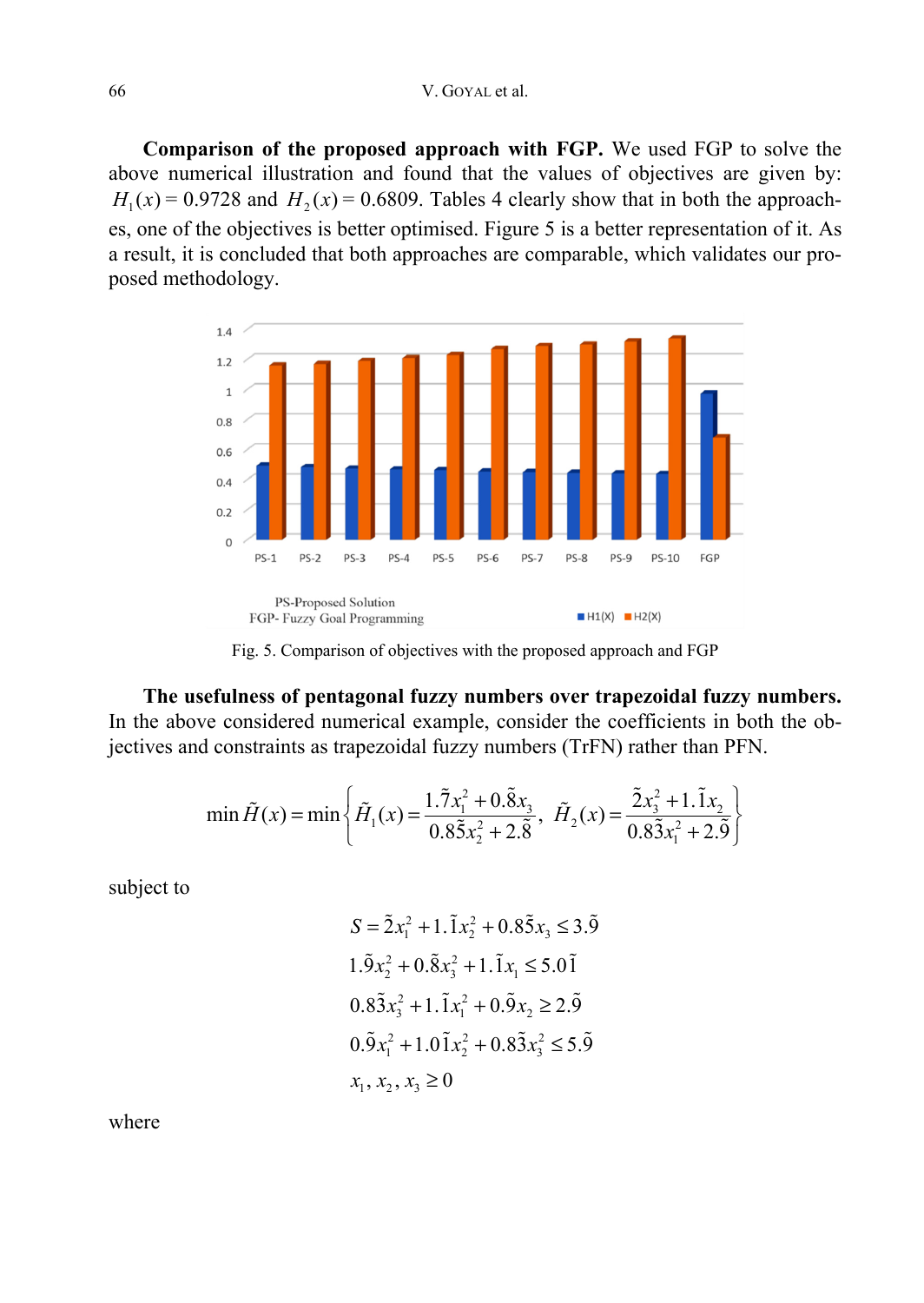| $1.\tilde{7} = (1.5, 1.7, 2.1, 2.2),$        | $0.\overline{8} = (0.8, 0.85, 0.95, 1)$     |
|----------------------------------------------|---------------------------------------------|
| $0.85 = (0.85, 0.92, 1, 1.07),$              | $2.\overline{8} = (2.8, 2.92, 3, 3.1)$      |
| $\tilde{2} = (1.9, 1.95, 2, 2.1),$           | $1.\tilde{1} = (1.1, 1.13, 1.19, 1.2)$      |
| $0.8\overline{3} = (0.8, 0.83, 0.89, 0.91),$ | $2.\overline{9} = (2.83, 2.86, 2.9, 2.92)$  |
| $1.\overline{9} = (1.91, 1.93, 1.97, 1.99),$ | $0.\overline{9} = (0.87, 0.88, 0.94, 0.96)$ |
| $1.0\tilde{1} = (1.01, 1.04, 1.08, 1.1),$    | $3.\overline{9} = (3.85, 3.89, 3.93, 3.98)$ |
| $5.0\tilde{1} = (4.87, 4.93, 4.97, 4.99),$   | $5.\overline{9} = (5.9, 5.91, 5.95, 5.98)$  |

This is solved with the above-proposed methodology and the values of the objective functions are shown in the Table 5.

Table 5. Objective function values with trapezoidal fuzzy numbers

|  |  |  |  | H1(x)  0.4978  0.4886  0.4844  0.4802  0.4758  0.4672  0.4627  0.4583  0.4538  0.4492              |  |
|--|--|--|--|----------------------------------------------------------------------------------------------------|--|
|  |  |  |  | H <sub>2</sub> (x)   1.237   1.254   1.272   1.289   1.308   1.344   1.362   1.381   1.399   1.418 |  |



Fig. 6. Comparison of *H*1(*x*) in MOQFP models with TrFN and PFN



Fig. 7. Comparison of  $H_2(x)$  in MOQFP models with TrFN and PFN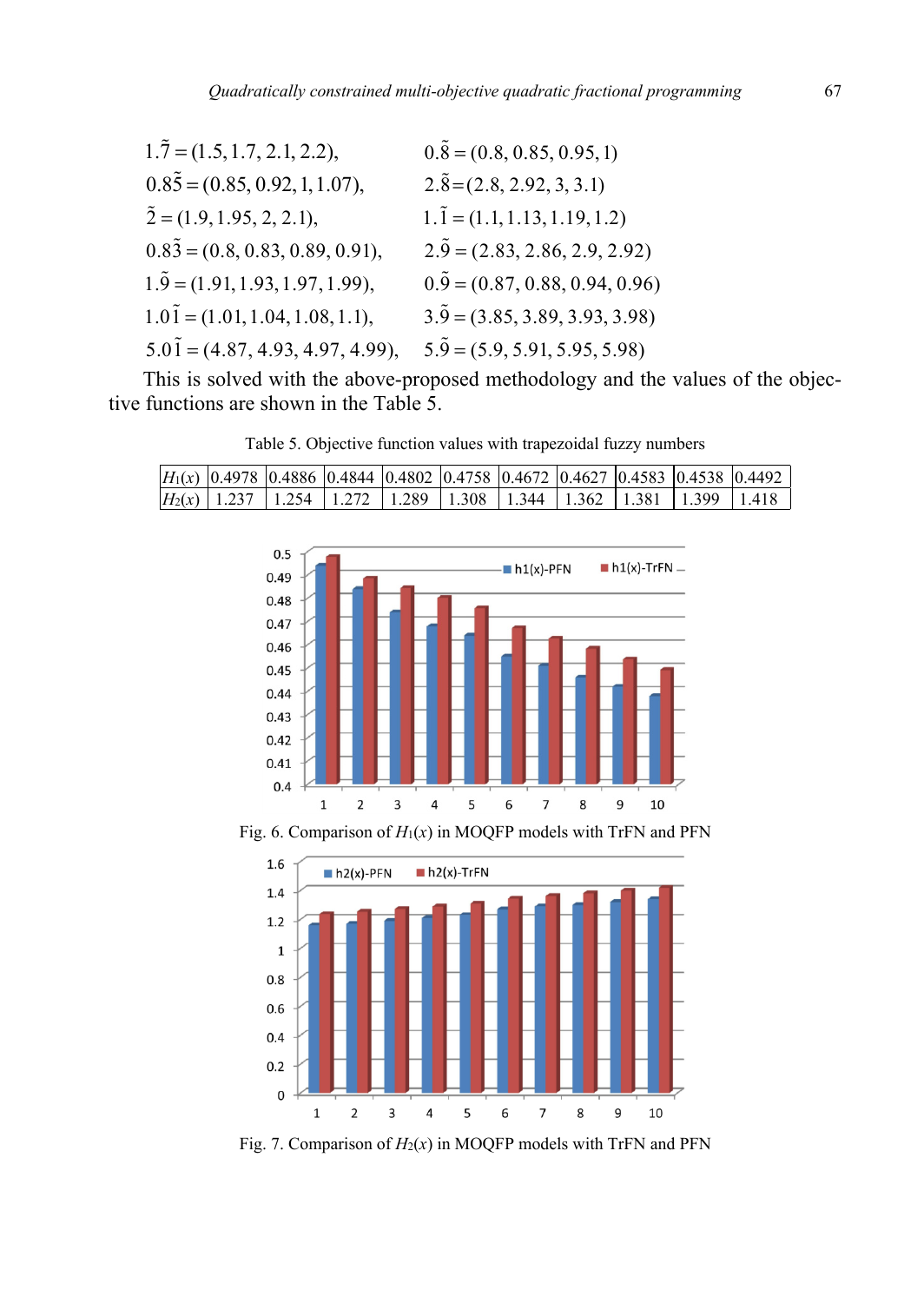#### 68 V. GOYAL et al.

From Tables 4 and 5, it is clear that the values of objective functions of the problem with pentagonal fuzzy numbers as coefficients are better optimised than that of the problem with trapezoidal fuzzy numbers as coefficients. Thus, this presents the usefulness of pentagonal fuzzy numbers in those circumstances where even minor changes in the objectives play a major role in the decision-making process. This comparison is better represented in Figs. 6 and 7 which clearly depict the effectiveness of using pentagonal fuzzy numbers.

**Application in the field of production.** Consider an automobile unit that produces three bikes *P*, *Q*, and *R* each with two models: 5G and 6G. Assume that the bikes selling prices are Rs.  $S_p^1$ ,  $S_Q^1$ ,  $S_R^1$  5G models and Rs.  $S_p^2$ ,  $S_Q^2$ ,  $S_R^2$  for 6G models, as determined by the manufacturing unit. The unit has established a goal of creating the most B bikes. The manufacturing expenses of one model of 5G bikes are Rs. *a*1, *b*1, *c*<sup>1</sup> with an additional cost of Rs. *l* per each 5G bike of all types for time-bound completion of the target due to additional input expenditures. Similarly, one model of 6G bikes costs Rs. *a*2, *b*2, *c*2 to manufacture, with an additional cost of Rs. *m* for each 6G bike. Assume the unit produces  $x_1$ ,  $y_1$ ,  $z_1$  units of 5G bikes and  $x_2$ ,  $y_{12}$ ,  $z_2$  units of 6G bikes.

The costs for 5G bikes are Rs.  $S_p^1x_1$ ,  $S_q^1y_1$ ,  $S_R^1z_1$  and 6G variants are Rs.  $S_p^1x_2$ ,  $S_0^1 y_2$ ,  $S_R^1 z_2$ . Each 5G bike costs Rs.  $a_1 + k_1$ ,  $b_1 + k_1$ ,  $c_1 + k_2$ , while each 6G bike costs Rs.  $a_2 + mx_2$ ,  $b_2 + my_2$ ,  $c_2 + mz_2$ . As a result, the overall cost of 5G automobiles is Rs.  $(a_1 + k_1)x_1$ ,  $(b_1 + ky_1)y_1$ ,  $(c_1 + kz_1)z_1$ , and the entire cost of top model cars is Rs.  $(a_2 + mx_2)x_2$ ,  $(b_2 + my_2)y_2$ ,  $(c_2 + mz_2)z_2$ . Every manufacturing unit's goal is to maximise profit per unit cost of production. As a result, this production challenge is finally modelled as QFPP, which is written as:

 $maxH(x)$ 

$$
= \begin{cases} H_1(x) = \frac{S_p^1 x_1 + S_Q^1 y_1 + S_R^1 z_1 - ((a_1 + lx_1) x_1 + (b_1 + ly_1) y_1 + (c_1 + Iz_1) z_1)}{(a_1 + lx_1) x_1 + (b_1 + ly_1) y_1 + (c_1 + Iz_1) z_1} \\ H_2(x) = \frac{S_p^2 x_2 + S_Q^2 y_2 + S_R^2 z_2 - ((a_2 + mx_2) x_2 + (b_2 + my_2) y_2 + (c_2 + mz_2) z_2)}{(a_2 + mx_2) x_2 + (b_2 + my_2) y_2 + (c_2 + mz_2) z_2} \end{cases}
$$

subject to

$$
x_1 + y_1 + z_1 + x_2 + y_2 + z_2 \le B
$$
  

$$
x_1, y_1, z_1, x_2, y_2, z_2 \ge 0
$$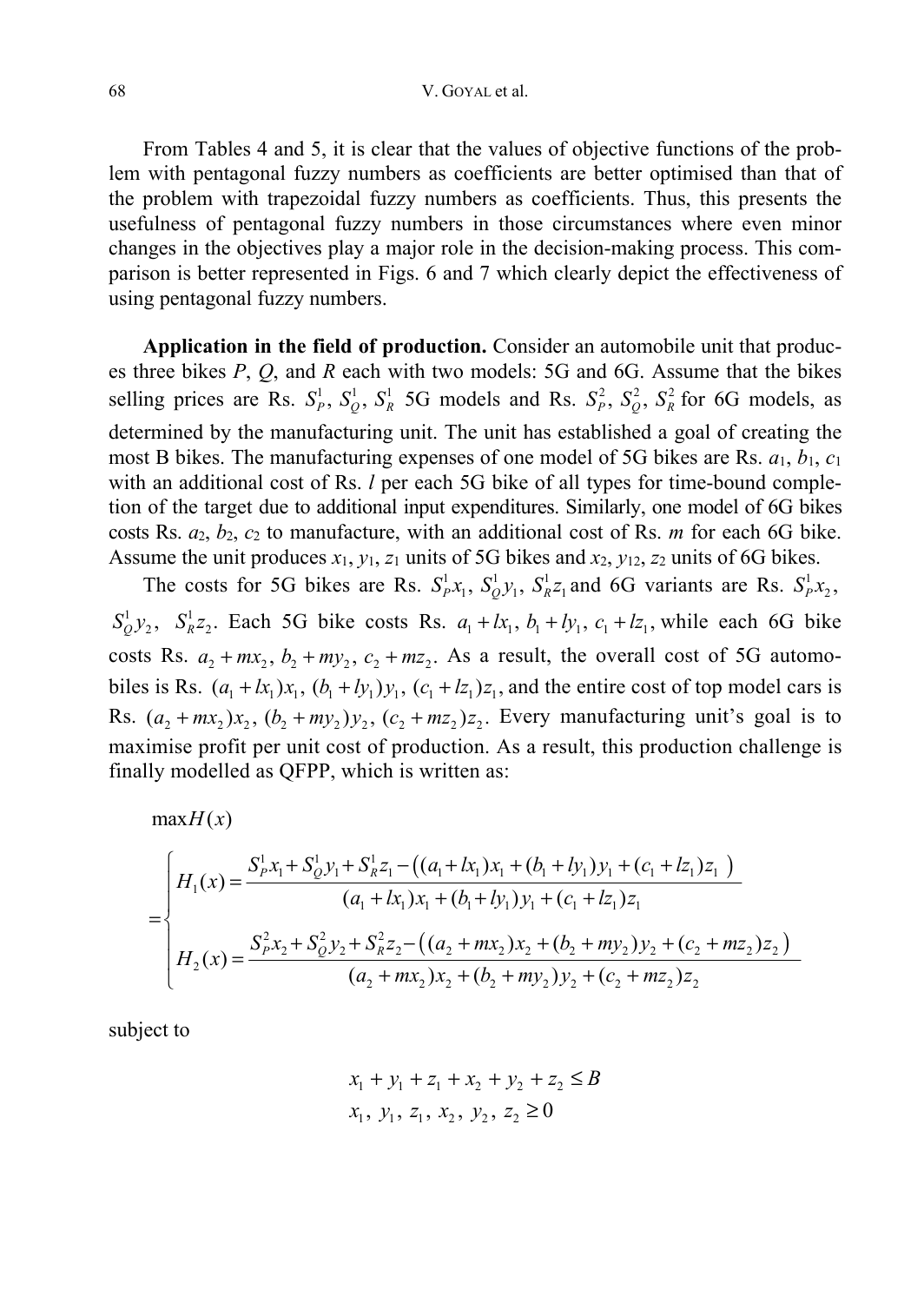### **7. Conclusion**

A MOQFP model with PFN as coefficients in objectives as well as constraints is solved to get an efficient solution. The ranking function obtained by the mean method of  $\alpha$ -cut is used to tackle PFN coefficients and to obtain a crisp model. Then, an iterative and interactive parametric approach is presented which is efficient in transforming a fractional model into a non-fractional one. Further, this approach is coupled with the  $\varepsilon$ -constraint method to tackle multiple objectives and obtain a single objective model which is easy to solve. This method changes the feasible region in such a way that we obtain a better representative set of efficient solutions. The proposed approach is very efficient in finding the solution as it converges fast towards the best optimal solution because the value of the parameter  $\alpha_i$  decreases at each level of iteration. Also, a numerical is solved in the end along with the comparison of the approach proposed with FGP to express the feasibility of the approach. This can also be extended for finding solutions to MOQFP problems with interval valued, intuitionistic, neutrosophic fuzzy numbers as coefficients and also to Bi-level and multi-level programming problems.

### **References**

- [1] CHAKRABORTY A., MONDAL S.P., ALAM S., AHMADIAN A., SENU N., DE D., SALAHSHOUR S., *The pentagonal fuzzy number*, *its different representations, properties, ranking, defuzzification and application in game problems*, Symm., 2019, 11 (2), 248.
- [2] CHARNES A., COOPER W.W., *Programming with linear fractional functionals*, Naval Res. Log., 1962, 9 (3–4), 181–186.
- [3] KAMBLE A.J., *Some notes on pentagonal fuzzy numbers*, Int. J. Fuzzy Math. Arch., 13, 113–121, 2017.
- [4] NIKAS A., FOUNTOULAKIS A., FOROULI A., DOUKAS H., *A robust augmented ε-constraint method (augmecon-r) for finding exact solutions of multi-objective linear programming problems*, Oper. Res., 2020, 1–42.
- [5] OJHA A., BISWAL K., *Multi-objective geometric programming problem with ε-constraint method*, Appl. Math. Model., 2014, 38 (2), 747–758.
- [6] HEESTERMAN A.R.G., *Parametric methods in quadratic programming*, Matr. Simp. Alg., 1983, 516–555.
- [7] ADHAMI A.Y., MUNEEB S.M., NOMANI M.A., *A multi-level decision making model for the supplier selection problem in a fuzzy situation*, Oper. Res. Dec., 2017, 27 (4), 5–26.
- [8] LEE B.Y., YUN S., *The pentagonal fuzzy numbers*, J. Chung. Math. Soc., 2014, 27 (2), 277–286.
- [9] MARTOS B., WHINSTON V., *Hyperbolic programming*, Naval Res. Log. Quat., 1964, 11 (2), 135–155.
- [10] VEERAMANI C., EDALATPANAH S.A., SHARANYA S., *Solving the multiobjective fractional transportation problem through the neutrosophic goal programming approach*, Discrete Dynamics in Nature and Society, Hindawi, 2021, 1–17.
- [11] BEHERA D., PETERS K., EDALATPANAH S., *Alternative methods for linear programming problem under triangular fuzzy uncertainty*, J. Stat. Manage. Syst., 2021, 1–19.
- [12] VALIPOUR E., YAGHOOBI M., MASHINCHI M., *An approximation to the nondominated set of a multiobjective linear fractional programming problem*, Optim., 2016, 65 (8), 1539–1552.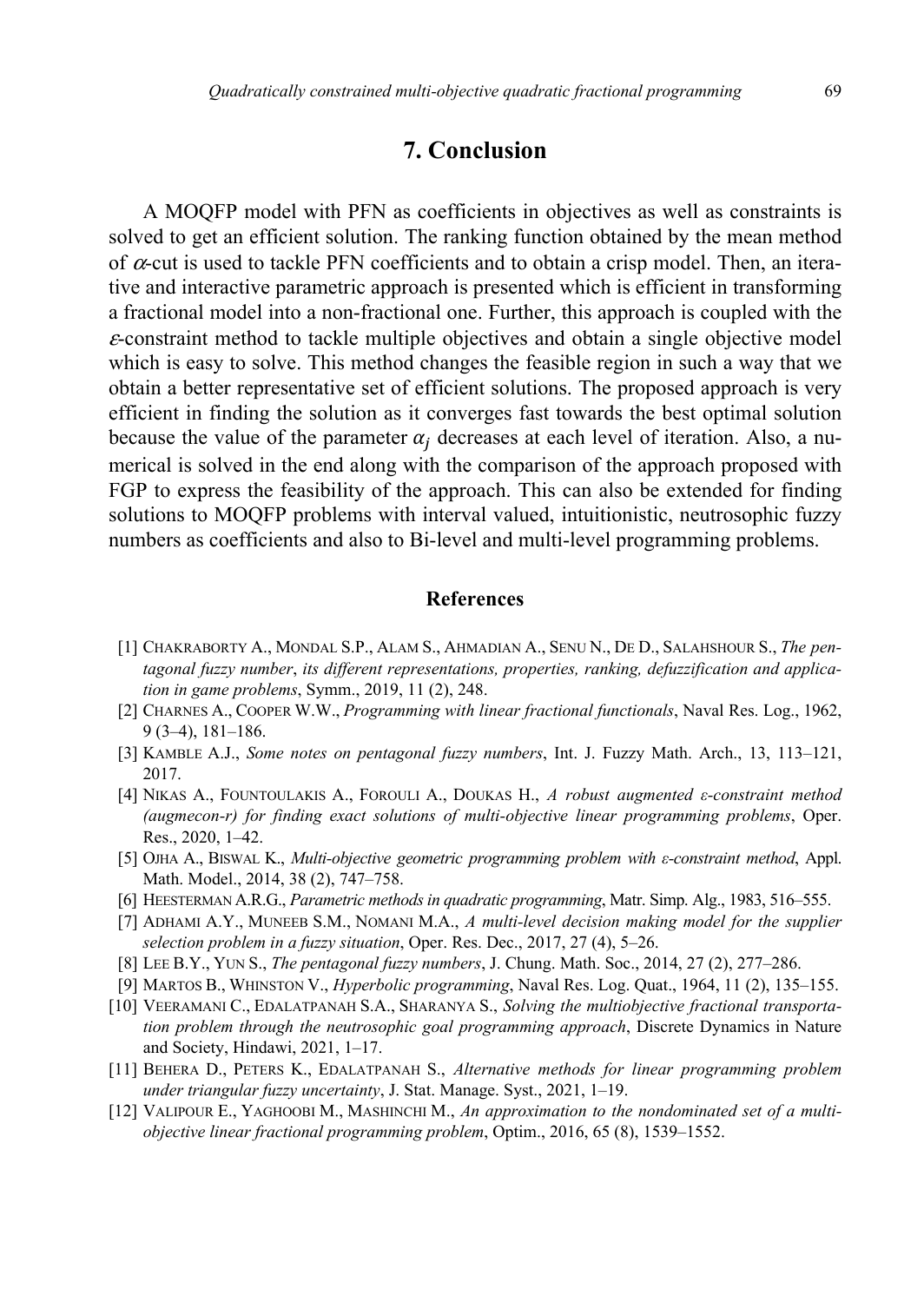- [13] KHALIFA H.A.E.-W., ALHARBI M., KUMAR P., *A new method for solving quadratic fractional programming problem in neutrosophic environment*, Open Eng., 2021, 11 (1), 880–886.
- [14] FALK J.E., PALOCSAY S.W., *Optimizing the sum of linear fractional functions*, [In:] *Recent advances in global optimization*, Princeton University Press, 1992, 221–258,.
- [15] CHIRCOP K., ZAMMIT-MANGION D., *On-constraint based methods for the generation of Pareto frontiers*, J. Mech. Eng. Aut., 2013, 3 (5), 279–289.
- [16] TAMMER K., TAMMER C., OHLENDORF E., *Multicriterial fractional optimization*, Humboldt- -Universität zu Berlin, Mathematisch-Naturwissenschaftliche Fakultat II, Institut für Mathematik, 2005.
- [17] ZADEH L.A., *Fuzzy sets as a basis for a theory of possibility*, Fuzzy Sets Syst., 1978, 1 (1), 3–28.
- [18] BORZA M., RAMBELY A.S., SARAJ M., *Parametric approach for an absolute value linear fractional programming with interval coefficients in the objective function*, Proc. AIP Conf., 2014, 1602 (1), 415–421.
- [19] EHRGOTT M., RUZIKA S., *Improved ε-constraint method for multiobjective programming*, J. Opt. Theor. Appl., 2008, 138 (3), 375–396.
- [20] FARNAM M., DAREHMIRAKI M., *Solution procedure for multi-objective fractional programming problem under hesitant fuzzy decision environment*, J. Fuzzy Ext. Appl., 2021, 2 (4), 364–376.
- [21] SALAHI M., FALLAHI S., *Parametric approach for solving quadratic fractional optimization with a linear and a quadratic constraint*, Comp. Appl. Math., 2016, 35 (2), 439–446.
- [22] EMMERICH M.T., DEUTZ A.H., *A tutorial on multiobjective optimization*, *fundamentals and evolutionary methods*, Nat. Comp., 201, 817 (3), 585–609.
- [23] RANI N., GOYAL V., GUPTA D., *Algorithm for bi-level multi-objective fully quadratic fractional optimization model with fuzzy parameters*, J. Amb. Int. Hum. Comp., 2021, 12 (12), 10637–10649.
- [24] EMAM O.E., *Interactive approach to bi-level integer multi-objective fractional programming problem*, Appl. Math. Comp., 2013, 223, 17–24.
- [25] EMAM O.E., *Interactive bi-level multi-objective integer non-linear programming problem*, Appl. Math. Sci., 2011, 5 (65), 3221–3232.
- [26] ARORA R., GUPTA K., *Branch and bound algorithm for discrete multi-level linear fractional programming problem*, Oper. Res. Dec., 2018, 28 (2), 5–21.
- [27] HELEN R., UMA G., *A novel method to obtain initial basic solution and optimal solution of pentagonal fuzzy transportation problem*, Mal. J. Mat., 2019, 7 (4), 676–680.
- [28] JAGANNATHAN R., *On some properties of programming problems in parametric form pertaining to fractional programming*, Manage. Sci., 1966, 12 (7), 609–615.
- [29] DAS S.K., MANDAL T., *A new model for solving fuzzy linear fractional programming problem with ranking function*, J. Appl. Res. Ind. Eng., 2017, 4 (2), 89–96.
- [30] DAS S.K., EDALATPANAH S., DASH J.K., *An intelligent dual simplex method to solve triangular neutrosophic linear fractional programming problem*, Neutr. Sets Syst., 2020, 36 (1), art. 5.
- [31] DAS S.K., EDALATPANAH S., MANDAL T., *A new method for solving linear fractional programming problem with absolute value functions*, Int. J. Oper. Res., 2019, 36 (4), 455–466.
- [32] DAS S.K., EDALATPANAH S., MANDAL T., *A proposed model for solving fuzzy linear fractional programming problem*, *Numerical point of view*, J. Comp. Sci., 2018, 25, 367–375.
- [33] DAS S.K., EDALATPANAH S., MANDAL T., *Application of linear fractional programming problem with fuzzy nature in industry sector*, Filomat., 2020, 34 (15), 5073–5084.
- [34] DAS S.K., EDALATPANAH S., MANDAL T., *Development of unrestricted fuzzy linear fractional programming problems applied in real case*, Fuzzy Inf. Eng., 2021, 13 (2), 184–195.
- [35] DAS S.K., MANDAL T., EDALATPANAH S., *A new approach for solving fully fuzzy linear fractional programming problems using the multi-objective linear programming*, RAIRO Oper. Res., 2017, 51 (1), 285–297.